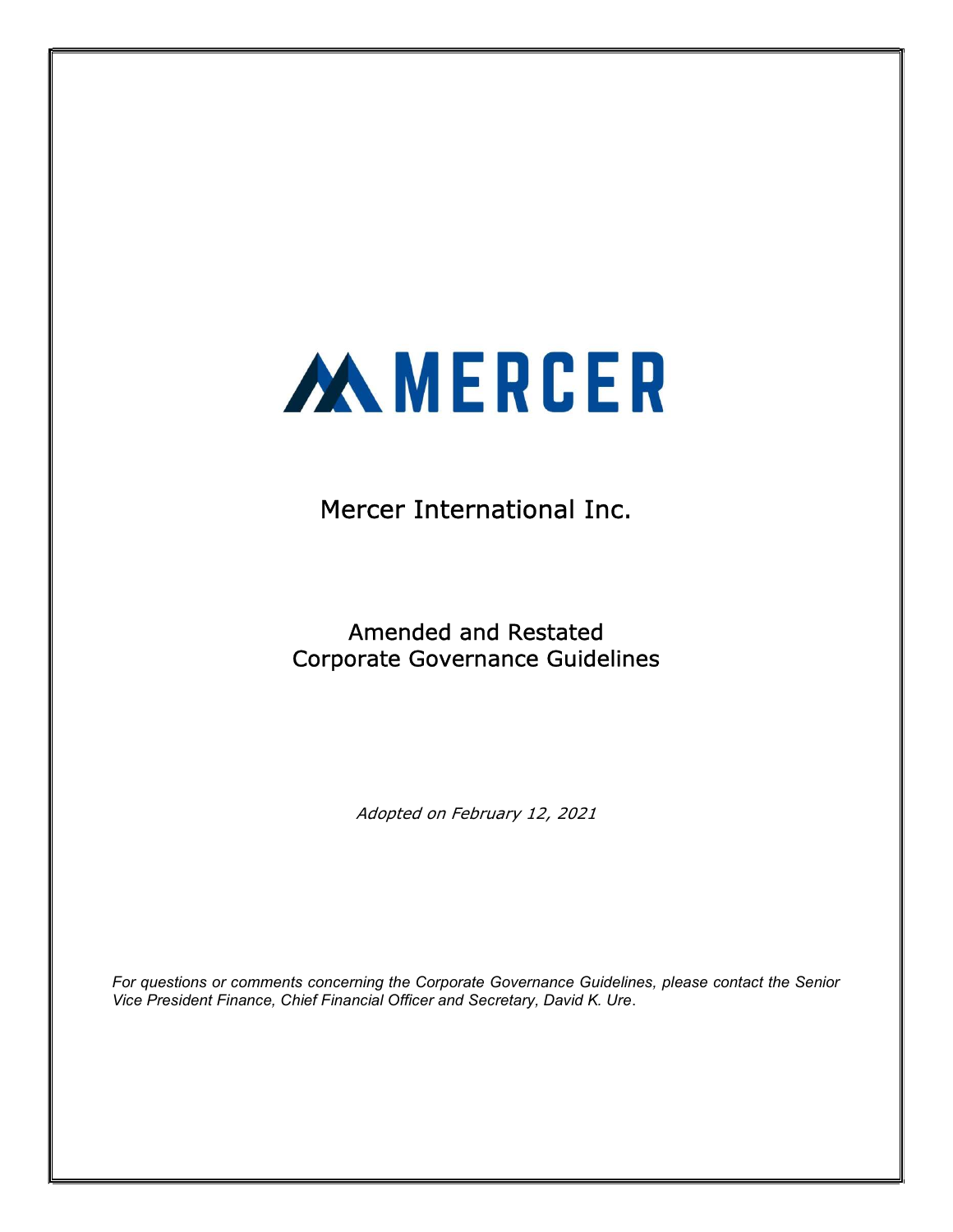

# CORPORATE GOVERNANCE GUIDELINES

# Table of Contents

| CORPORATE GOVERNANCE GUIDELINES FOR THE BOARD OF DIRECTORS 3  |  |
|---------------------------------------------------------------|--|
|                                                               |  |
|                                                               |  |
| COMPENSATION AND HUMAN RESOURCES COMMITTEE CHARTER 21         |  |
|                                                               |  |
| TERMS OF REFERENCE FOR THE EXECUTIVE CHAIRMAN OF THE BOARD 28 |  |
|                                                               |  |
|                                                               |  |
|                                                               |  |
|                                                               |  |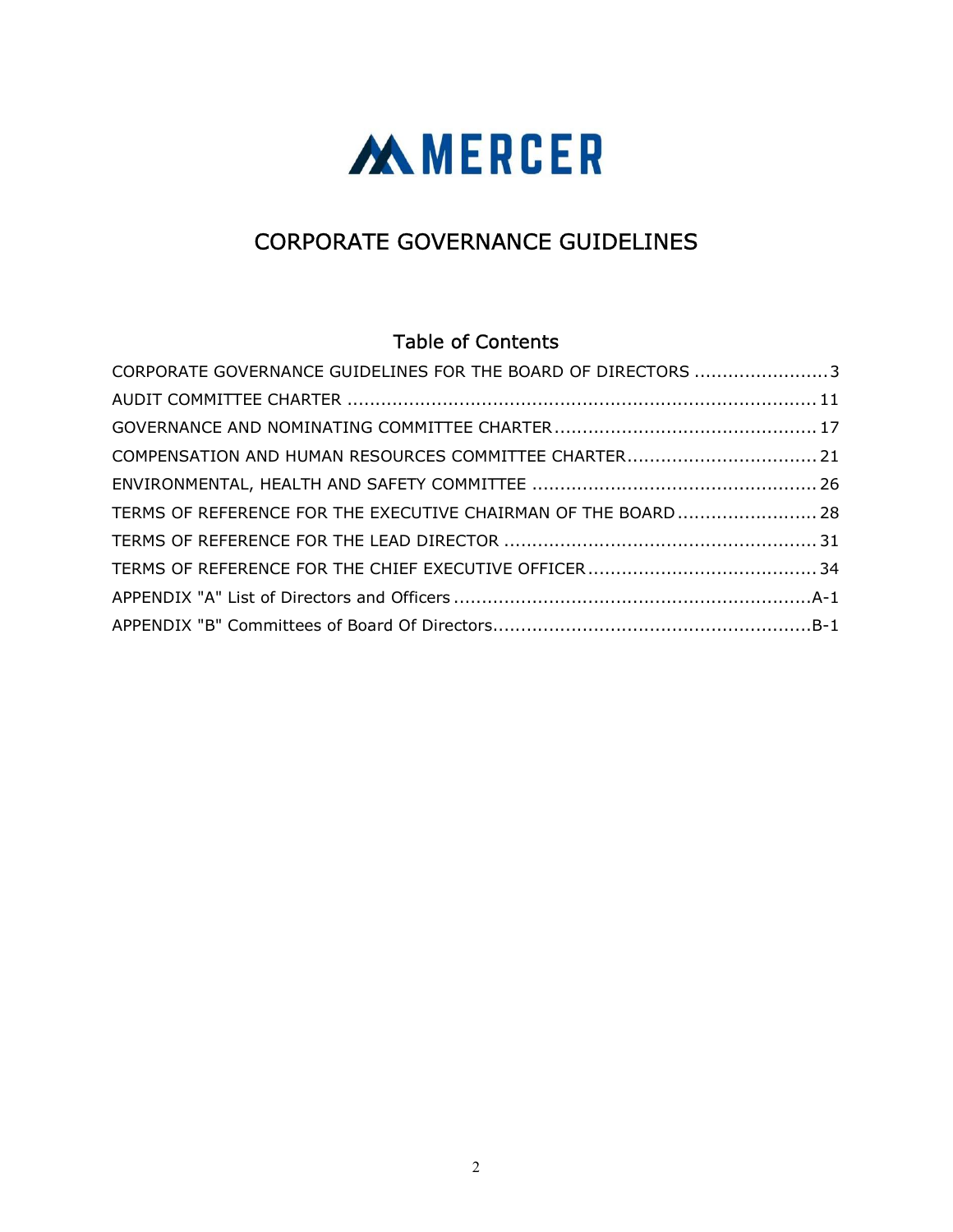# CORPORATE GOVERNANCE GUIDELINES FOR THE BOARD OF DIRECTORS

The Board of Directors (the "Board") of Mercer International Inc. (the "Company") is responsible for overseeing the exercise of corporate powers and ensuring that the Company's business and affairs are managed to meet its stated goals and objectives and that the long-term interests of the shareholders are served. The Board recognizes its responsibility to engage, and provide for the continuity of, executive management that possesses the character, skills and experience required to attain the Company's goals and its responsibility to select nominees for the Board of Directors who possess appropriate qualifications and reflect a reasonable diversity of backgrounds and perspectives.

#### Composition

Pursuant to the Company's Bylaws, the Board shall be comprised of not less than three and not more than thirteen<sup>1</sup> directors with the specific number to be set by the Board. The Board shall, based on the recommendation of its Governance and Nominating Committee, periodically review the size of the Board and determine the size that is most effective in relation to future operations and strategic plans.

Currently, the Board is to be comprised of up to nine members, a majority of whom shall meet the independence requirements of the Nasdaq Stock Market then in effect. Upon receipt of the recommendation of the Governance and Nominating Committee, the Board of Directors shall appoint a new member or members in the event that there is a vacancy on the Board that reduces the number of members below the number determined by the Board as aforesaid or in the event that the Board determines that the number of members on the Board should be increased. The executive chairman is the chairman of the Board.

#### **Meetings**

The Board shall meet at least four (4) times each fiscal year, and may hold additional meetings in person or telephonically as often as may be necessary or appropriate, in the discretion of the chairman of the Board, the Chief Executive Officer ("CEO") or the lead independent director. At least one meeting of the Board in each fiscal year shall focus primarily on strategic planning for the Company. Prior to each meeting, the chairman of the Board or the CEO will circulate the agenda for the meeting for input and management will send out appropriate preparatory materials to each member of the Board.

Members of the Board are expected to use all reasonable efforts to attend and participate in each meeting. The chairman of the Board may also request that members of management, legal counsel, or other advisors attend the meetings of the Board.

Minutes of each meeting shall be prepared under the direction of the chairman of the Board and circulated to each member of the Board for review and approval.

#### Authority and Responsibilities of the Board

The fundamental responsibility of the Company's Board of Directors is to promote the best interests of the Company and its shareholders by overseeing the management of the Company's business and affairs. In doing so, Board members have two basic legal obligations to the Company and its shareholders: (1) the duty of care, which generally requires that Board members exercise appropriate diligence in making decisions and in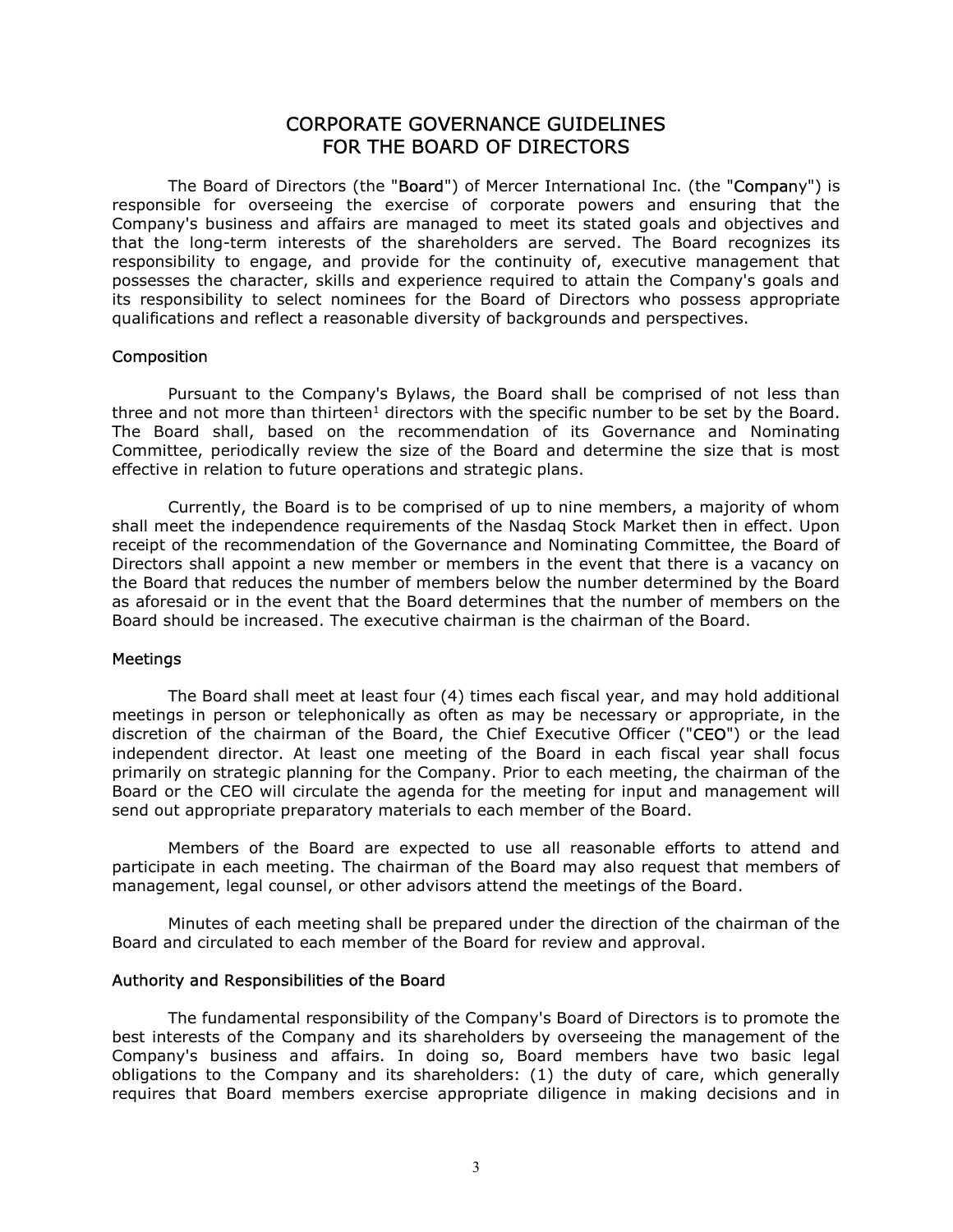overseeing management of the Company; and (2) the duty of loyalty, which generally requires that Board members make decisions based on the best interests of the Company and its shareholders, without regard to any personal interest.

As part of its oversight of the management of the Company's business and affairs, the Board oversees risk management. The committees of the Board, which meet regularly and report back to the full Board, play significant roles in carrying out the risk oversight function. Management is charged with managing risk through robust internal processes and effective internal controls.

The Board has the authority to retain, at the Company's expense, consultants, legal counsel or other advisors to assist the Board in conducting its business and meeting its responsibilities to the Company and its shareholders, and authority to approve such advisors' fees and other retention terms.

#### Guidelines

The Board is responsible for organizing its functions and conducting its business in the manner it deems most effective and efficient, consistent with its duties of good faith and due care. To meet that responsibility, the Board has adopted a set of flexible guidelines to guide its governance practices in the future. These guidelines, set forth below, will be regularly re-evaluated by the Governance and Nominating Committee in light of changing circumstances in order to continue serving the best interests of shareholders. Accordingly, the summary of current practices is not a fixed policy or resolution by the Board, but merely a statement of current practices that is subject to continuing assessment and change.

#### Determination of Independence of Non-Employee Directors

No relationship between any non-employee director and the Company should be of a nature that could compromise the independence or judgment of any Board member in governing the affairs of the Company. The determination of what constitutes independence for a non-employee director in any individual situation shall be made by the Board in light of the totality of the facts and circumstances relating to such situation and in compliance with the requirements of the Nasdaq Stock Market's applicable listing standards and other applicable rules and regulations.

# **Committees**

The present standing committees of the Board are the:

- Audit Committee;
- Compensation and Human Resources Committee (the "CHR Committee");
- Governance and Nominating Committee; and
- Environmental, Health and Safety Committee (the "EHS Committee").

All members of all committees (other than the EHS Committee) shall be nonemployee directors of the Company and meet the independence requirements applicable to membership on each committee of the Nasdaq Stock Market, applicable law, and the applicable rules and regulations of the Securities and Exchange Commission (including, with respect to audit committee membership, Section 1 0A(m)(3) of the Securities Exchange Act of 1934 (the "Exchange Act")), in each case as may be in effect from time to time. The Board considers its current committee structure to be appropriate but the number and scope of committees may be revised as appropriate to meet changing conditions and needs.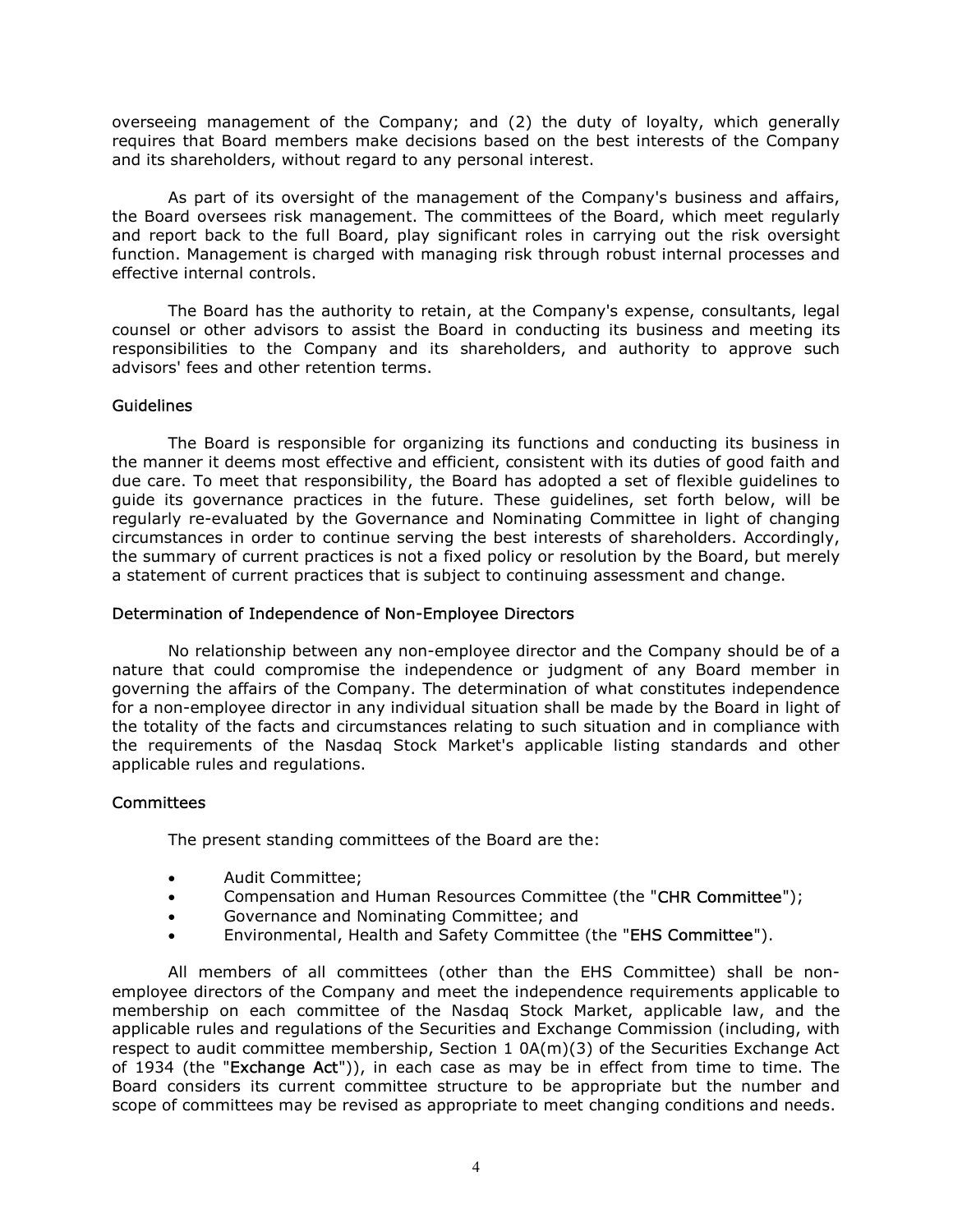The Governance and Nominating Committee is responsible for reviewing and recommending to the Board, at least annually, the assignment of directors to various committees. The Governance and Nominating Committee will also recommend to the Board from time to time changes in committee assignments to ensure diversity of Board member experience and to vary the exposure of the members to the affairs of the Company.

The duties and responsibilities of the Board committees are set forth in their respective charters. Such charters and the authority and responsibilities of the Committees may be amended or modified by the Board from time to time.

Unless specified otherwise, the following procedural rules apply to standing committees of the Board:

- Each committee shall meet on the call of the chairman of the committee or of two members of the committee or of the chairman of the Board or the CEO;
- The quorum for the conduct of business of a committee shall be a majority of the number of its members. The committee shall have full power and authority to act notwithstanding that there may be one or more vacancies in its membership;
- The Board shall appoint the chairman of each committee, failing which the members of that committee shall elect a chairman from amongst their number;
- The chairman of a committee shall appoint a secretary to take minutes of meetings and otherwise record the proceedings of the committee. Failing such appointment, the chairman of the committee shall also act as its secretary;
- In the exercise of its absolute discretion the Board may remove or replace any member of any committee and may fill any vacancies. Any member of a committee who shall for any reason cease to be a director of the Company shall *ipso facto* cease to be a member of that committee; and
- Any committee may appoint sub-committees of one or more people, a majority of whom must be members of the committee.

The chairman of each committee shall report to the Board at its regularly scheduled meeting all deliberations and actions taken since the previous report.

The minutes of all meetings of each standing committee will be made available for review by all members of the Board unless otherwise determined by the Board.

Except as otherwise prescribed by the Board, the Articles and Bylaws of the Company applicable to the conduct and meetings of the Board shall apply *mutatis mutandis* to all committees.

# Board Membership Criteria

The Governance and Nominating Committee is responsible for, among other things, reviewing the appropriate skills, qualifications and other expertise required of directors in the context of prevailing business conditions and for making recommendations to the Board regarding the size and composition of the Board. The objective is a Board that brings to the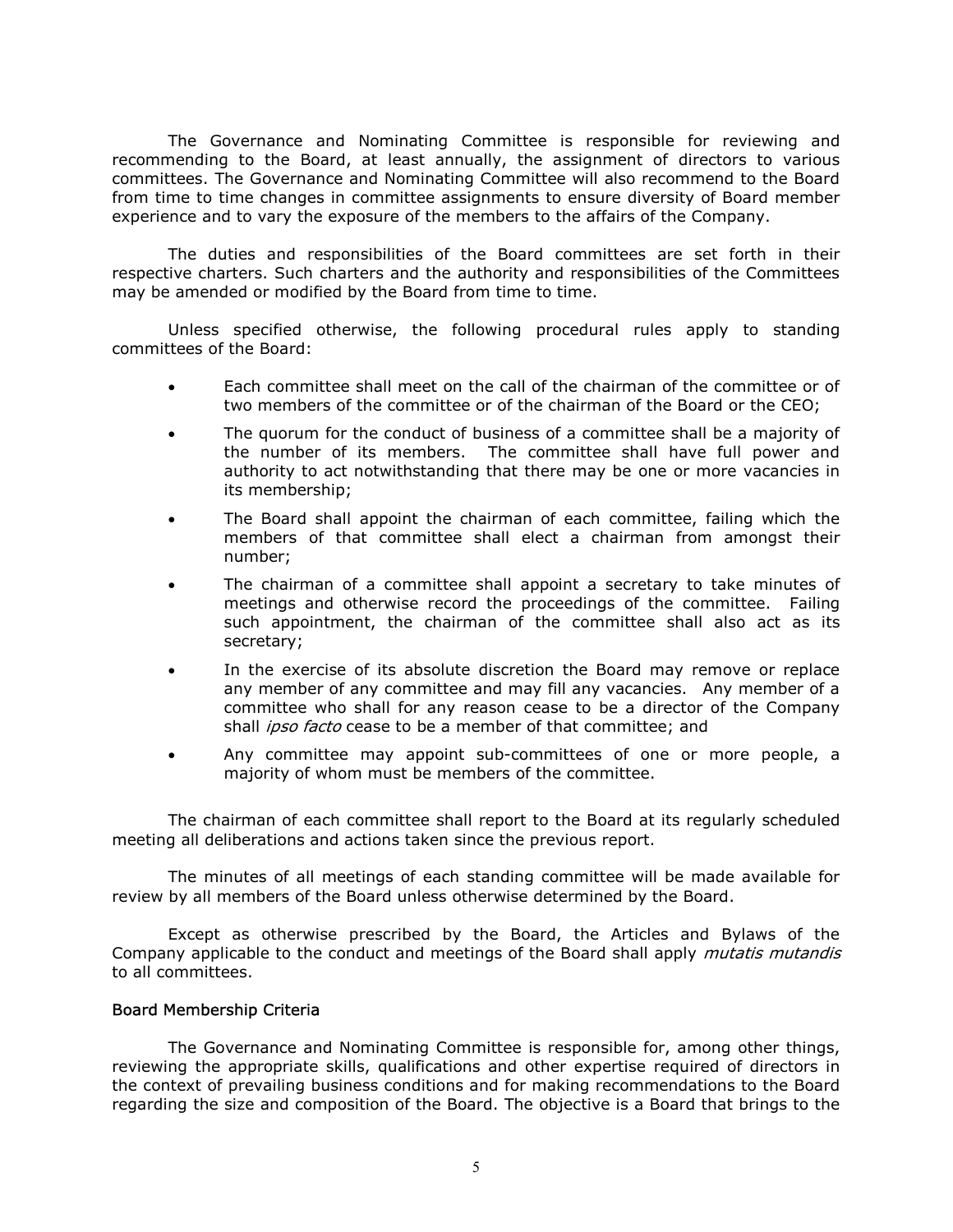Company a variety of perspectives and skills derived from high quality business and professional experience.

# Majority Voting

The Company has adopted majority voting procedures for the election of directors in uncontested elections. In an uncontested election, nominees must receive more "for" than "against" votes to be elected. The term of any director who does not receive a majority of votes cast in an election held under the majority voting standard will terminate on the earliest to occur of (i) 90 days after the date election results are certified; (ii) the date the director resigns; or (iii) the date the Board fills the position.

#### Procedure for Selecting New Director Candidates

The Board is responsible for recommending the candidates to stand for election at the annual meeting of shareholders. The Board has delegated the screening and nomination process to the Governance and Nominating Committee. The Governance and Nominating Committee is expected to work closely with the chairman of the Board and the CEO in determining the qualifications desired in new Board members and to select or recommend candidates to the full Board, including any candidate recommended by the Board to stand for election at the annual meeting of shareholders.

# Extending the Invitation to a Potential New Director to Join the Board

Upon concurrence of the members of the Board, invitations to join the Board will generally be extended on behalf of the Board by the chairman of the Board or the chair of the Governance and Nominating Committee. Other Board members may participate as appropriate.

#### Board Member Orientation and Continuing Education

The Governance and Nominating Committee (along with senior management including the CEO), shall maintain and oversee an orientation process to acquaint new directors with the business, history, current circumstances, key issues and top managers of the Company. Such process shall include visits to the Company's key operating facilities.

Directors are also encouraged to participate in external continuing education programs, as they or the Board determine is desirable or appropriate from time to time.

# Selection of Agenda Items for Board Meetings

The chairman of the Board together with the CEO shall develop the agenda for each Board meeting. The agenda is circulated in advance to the lead independent director and Board members may suggest additional or alternative items for consideration.

#### Board Materials Distributed in Advance

As much information and data as practical relating to the meeting agenda items and the Company's financial performance shall be sent to Board members sufficiently in advance of meetings to permit the directors to review the materials and prepare for meetings.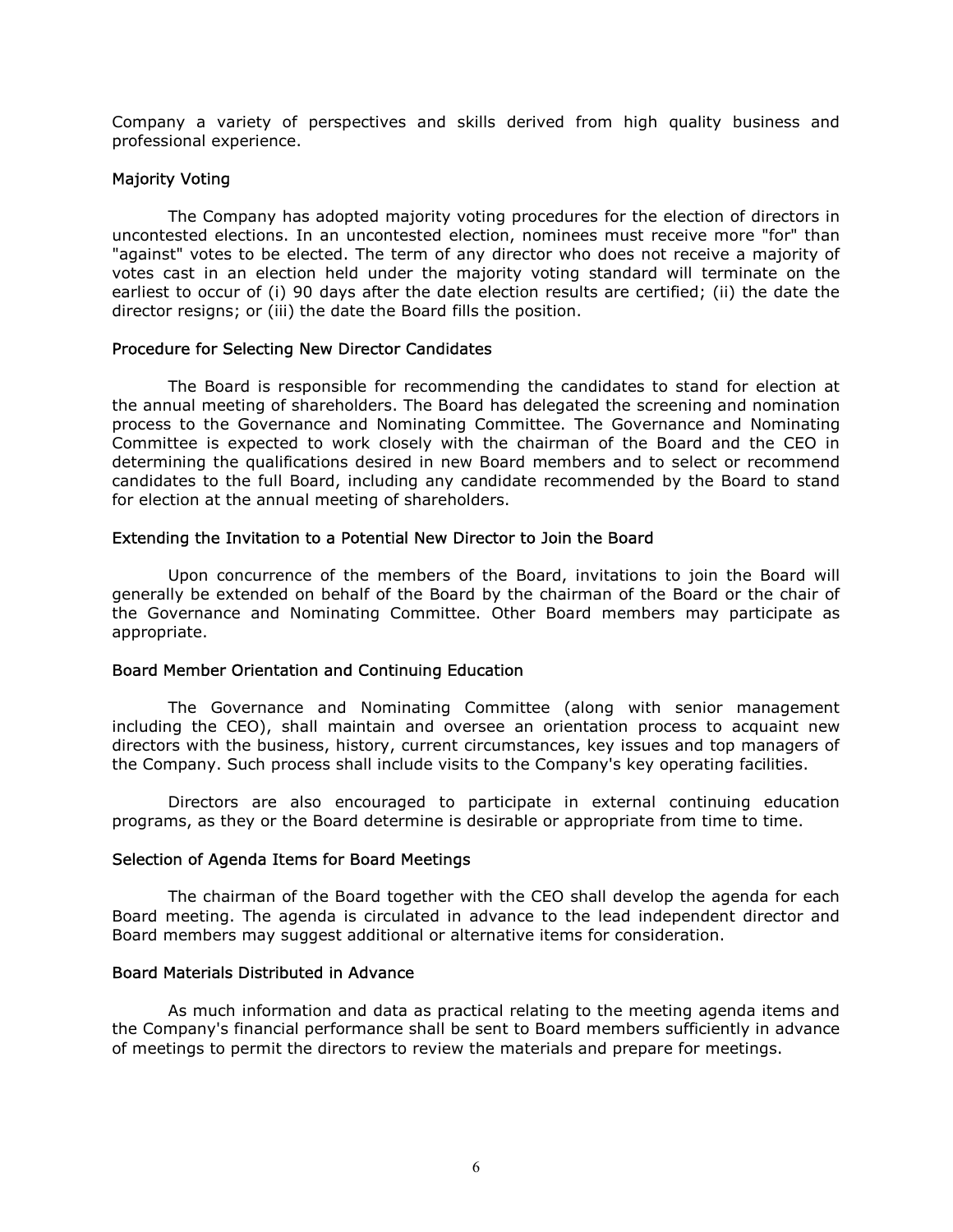#### Executive Sessions of Independent Directors

Each Board meeting will include time for an executive session with only independent directors present.

#### Selection of the Chairman of the Board

The Board appoints the chairman of the Board in the manner and based on the criteria that it deems appropriate and in the best interests of the Company given the circumstances at the time of such appointment. The executive chairman is the chairman of the Board.

#### Role of Lead Independent Director

Upon the recommendation of the Governance and Nominating Committee, the independent members of the Board shall<sup>2</sup> select a lead independent director for a term of three years. The lead independent director shall serve in that capacity for not more than two consecutive three-year terms or until such person's successor shall have been duly selected by the independent members of the Board.

The duties of the lead independent director are set out in its respective charter.

# Qualifications of Lead Independent Director

In order to serve as lead independent director, a director must meet the independence standards of the Nasdaq Stock Market. Additionally, a director must, (1) be available to work closely with and act as an advisor to the chairman of the Board and the president and chief executive officer, (2) be available to effectively discuss with other directors concerns about the Company or the Board and relay those concerns, where appropriate, to the chairman of the Board, the president and chief executive officer or other members of the Board, (3) ensure the effectiveness of the Board of Directors and that it maintains its independence from management, and (4) be familiar with corporate governance best practices.

#### Board Access to Senior Management

All Board members have access to senior management, with the expectation that such contact will be minimally disruptive to the business operations of the Company. Such contact, if in writing, should generally be copied to the CEO. The chairman of the Board and the CEO are encouraged to invite senior managers who can provide additional insight into business matters being discussed and those with high future potential who should be given personal exposure to members of the Board to the meetings,

#### Stock Ownership

While the Board believes that it is important that each non-employee director owns shares of the Company's stock, the Board also believes the stock ownership requirement should not adversely affect the Board's ability to attract diverse candidates. Directors should become stockholders of the Company within sixty days after their election to the Board. Non-employee directors generally receive common stock when they are re-elected. Nonemployee directors are also able to defer Board compensation pursuant to a plan in which they receive common stock. These plans and incentives help align non-employee directors' interests with shareholders' interests. The Board believes that the number of shares of the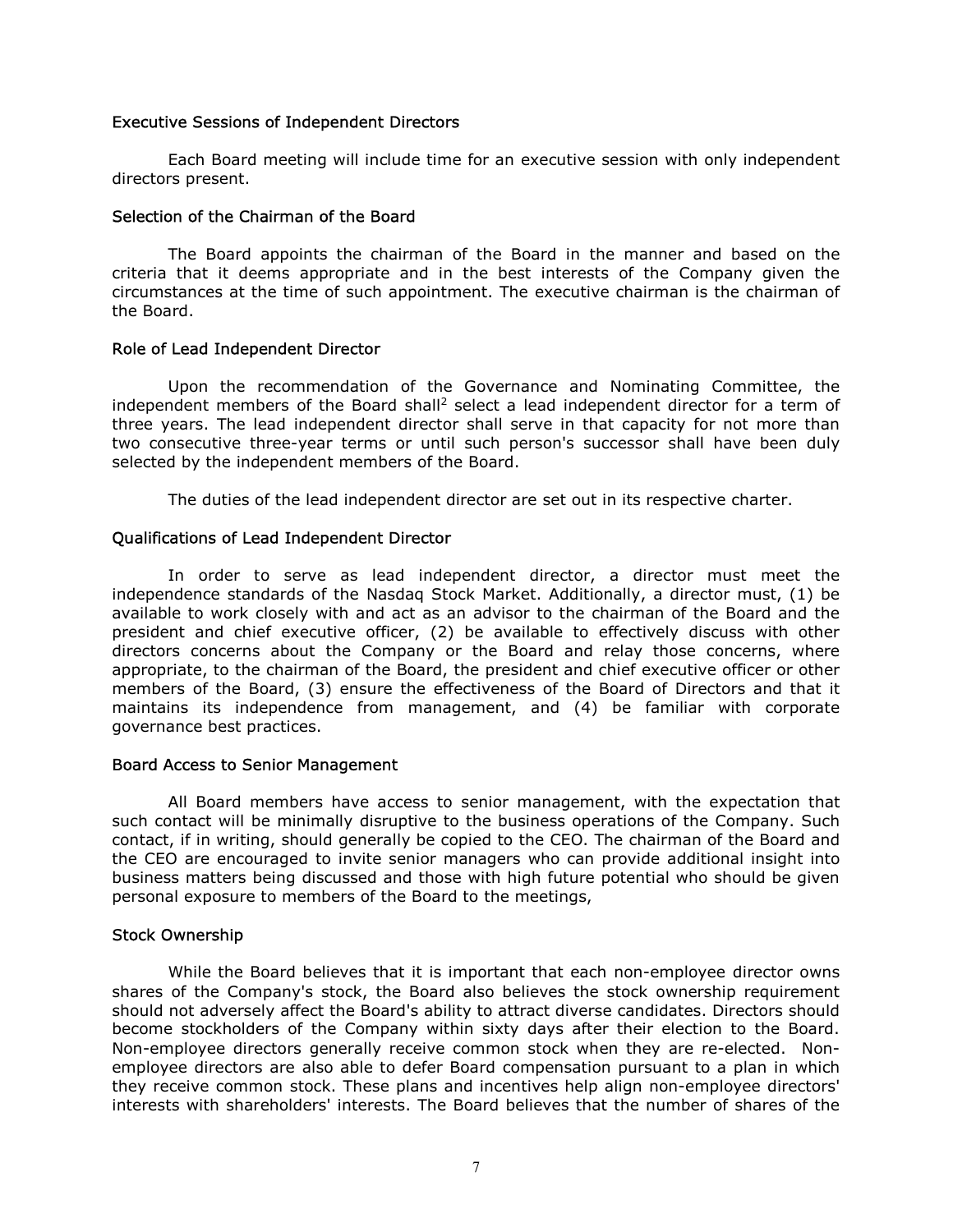Company's common stock owned by each director is a personal decision. The Board maintains a target share ownership guideline for non-employee directors equal to three times the amount of cash retainer for Board service, with three years as expected time to achieve the target.

#### Recovery of Incentive Compensation

Pursuant to the Company's Clawback Policy, the Company may seek reimbursement with respect to incentive compensation paid or awarded to executive officers (as designated by the Board) where such payment or award was predicated upon the achievement of financial results, which financial results were the product of fraudulent activity or that were subsequently the subject of a material negative restatement.

#### Assessing the Board's Performance

The Board, with the assistance of the lead independent director and the Governance and Nominating Committee, will conduct an annual evaluation of its overall effectiveness and the effectiveness of each of its committees, including the performance of the Board's and of each committee's governance responsibilities.

# Directors Who Change Their Job Responsibilities

A Board member who ceases to be actively employed in his or her principal business or profession, or experiences other changed circumstances, is expected to offer his or her resignation in writing to the chairman of the Board, with a copy to the chairman of the Governance and Nominating Committee. The Governance and Nominating Committee shall consider such changed circumstances in evaluating the appropriate mix of skills and experience necessary for the Board to perform its duties effectively and shall make a recommendation to the Board, which will decide the action, if any, to be taken with respect to the resignation.

# Outside Board Members Serving on Additional Boards

Board members who are full-time employees of a publicly traded company may serve on no more than one publicly-traded company's board in addition to the Company's Board and his or her own company board when applicable. Non-employee directors who are not full-time employees of a publicly traded company may serve on no more than four publicly-traded companies' boards in addition to the Company's board.

Board members wishing to join the board of another publicly traded company shall first notify the chair of the Governance and Nominating Committee and the chairman of the Board prior to joining the board. The chair of the Governance and Nominating Committee shall review the proposed board membership to ensure compliance with applicable laws and policies including potential conflicts of interest.

# Term Limits

There are no term limits for service on the Board of Directors. The absence of term limits allows the Company to retain Board members who have been able to develop, over a period of time, increasing insight into the Company and its operations and, therefore, provide an increasing contribution to the Board as a whole.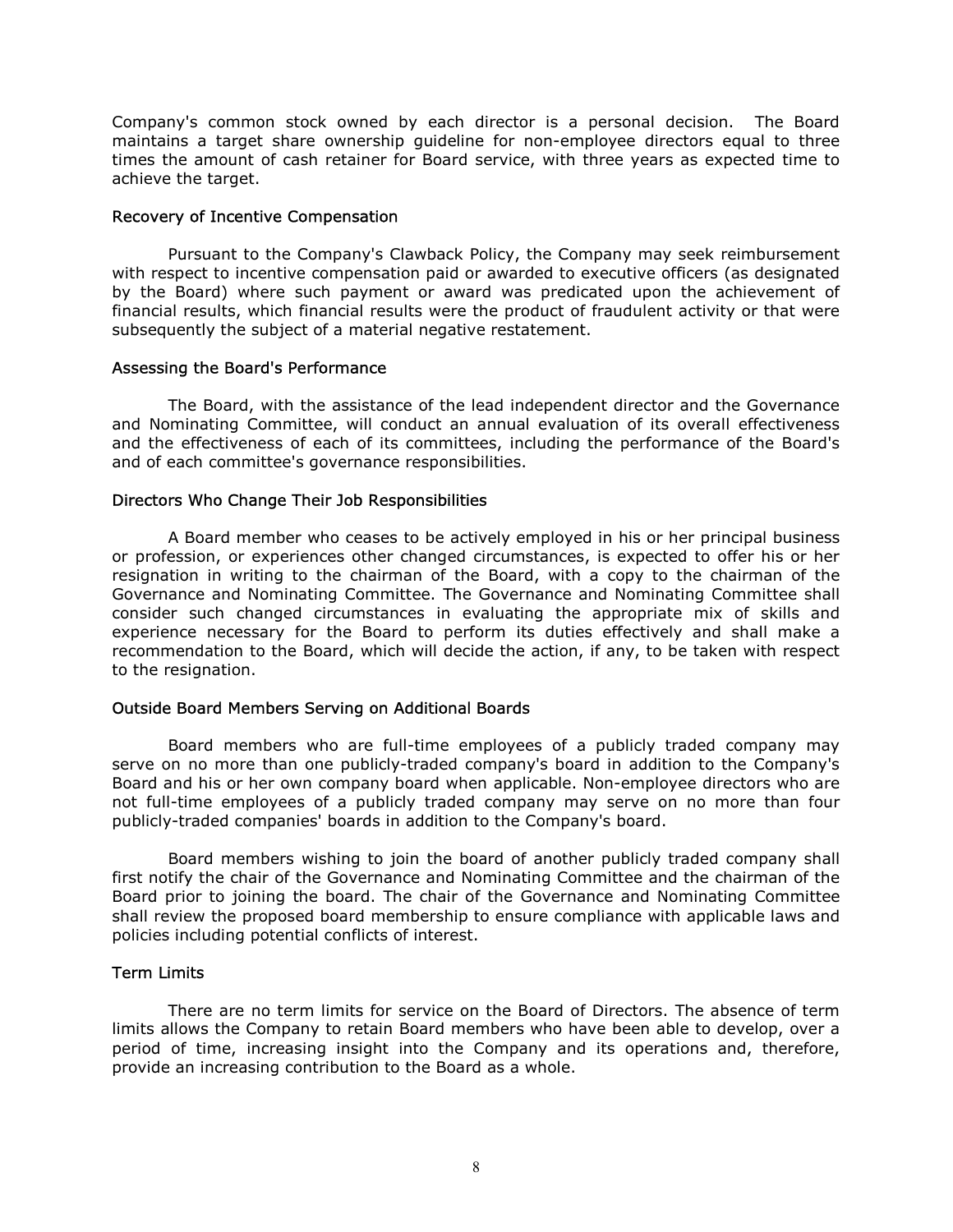#### Age Limits

There is no mandatory retirement age for service on the Board of Directors. The Governance and Nominating Committee may in the future recommend establishing a mandatory retirement age it deems appropriate and in the best interests of the Company and its shareholders.

#### Resignation, Retirement or Intent not to Stand for Re-election.

If a Board member wishes to resign, retire or not to stand for re-election at the end of his or her current term, the Board member shall notify the chairman of the Board in writing, with a copy to the chairman of the Governance and Nominating Committee. The Governance and Nominating Committee shall evaluate such resignations and shall make a recommendation to the Board, which will decide the action, if any, to be taken with respect to the resignation.

#### Evaluation of Executive Chairman and the President and Chief Executive Officer

Each year the chair of the Governance and Nominating Committee and the chair of the CHR Committee (based upon discussions with the independent directors of the Board) will conduct a formal evaluation of the performance of the executive chairman and the president and /chief executive officer based on appropriate quantitative and qualitative criteria, and meet with such officers to share the findings of such review. The Board believes that the compensation packages for the executive chairman and the president and chief executive officer should reflect a strong pay-for-performance objective by aligning their compensation with the achievement of both short-term and long-term financial objectives that build shareholder value. The independent members of the Board approve the compensation packages of the executive chairman and the president and chief executive officer.

# Succession Planning

The chair of the CHR Committee, together with the chairman of the Board and the president and chief executive officer, will annually review succession planning with the Board, and provide the Board with a recommendation as to succession in the event of each senior officer's termination of employment with the Company for any reason (including death or disability).

# Board Interaction with Institutional Investors, the Media and Customers

The Board believes that the primary responsibility lies with management for communications and relationships on behalf of the Company with institutional investors, the media, and customers. Therefore, the Board may, through the lead independent director, participate occasionally in such interaction, but will generally do so only at the request of or after providing notice thereof to management.

The Board believes ongoing dialogue with shareholders is important. The Company communicates with shareholders through various means, including our annual report, proxy circular, quarterly reports, news releases, investor conferences and other meetings. In addition, earnings calls are open to all and there is a question and answer period. Shareholders may also communicate with the Board as set out below and/or as provided in our proxy circular.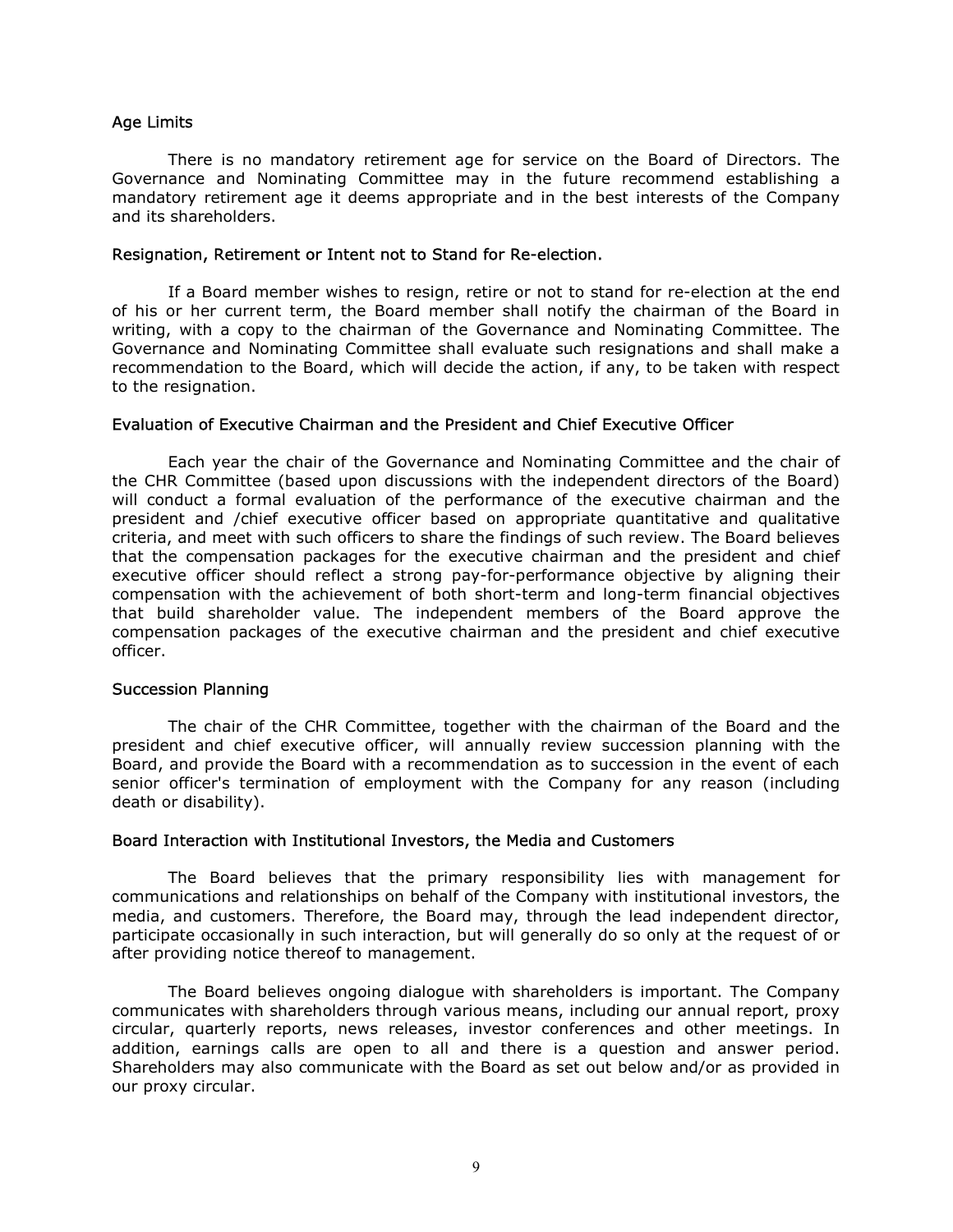#### Code of Business Conduct and Ethics and other Policies

The Board has previously adopted a Code of Business Conduct and Ethics that is applicable to all employees, officers and directors, along with a Securities Law Policy, a Hedging Transaction Policy, a Whistleblower Policy and an Anti-Corruption Policy. The Board shall periodically evaluate and review such code and policies (and such additional policies as may be advisable) to ensure that they conform to applicable laws and best practices.

#### Board Attendance at Annual Shareholder Meetings

The Company's policy requires the attendance of all directors at the Annual Meeting of Shareholders, except for absences due to causes beyond the reasonable control of the director.

#### Shareholder Communication with the Board

Shareholders who wish to communicate with the Board (other than with respect to a complaint or concern regarding accounting, internal accounting controls or auditing matters which must be directed to the Audit Committee) should send written correspondence to the Board in the care of the Secretary, Mercer International Inc., Suite 1120, 700 West Pender Street, Vancouver, B.C., Canada V6C 1G8. The correspondence should indicate that the person sending the correspondence is a shareholder and set out the purpose of such communication. The Secretary will: (i) forward the correspondence to the director to whom it is addressed or, in the case of correspondence addressed to the Board generally, to the lead independent director; (ii) attempt to handle the inquiry directly where it is a request for information about the Company; or (iii) not forward the correspondence if it is primarily commercial in nature or if it relates to an improper topic. All such correspondence will be summarized for the Board periodically, and each such correspondence will be made available to any director upon request.

These Corporate Governance Guidelines are intended to provide a set of flexible guidelines for the effective functioning of the Board of Directors. The Board shall review these guidelines as required and at least annually and may modify or amend these Corporate Governance Guidelines and the authority and responsibilities of the Board set forth herein at any time.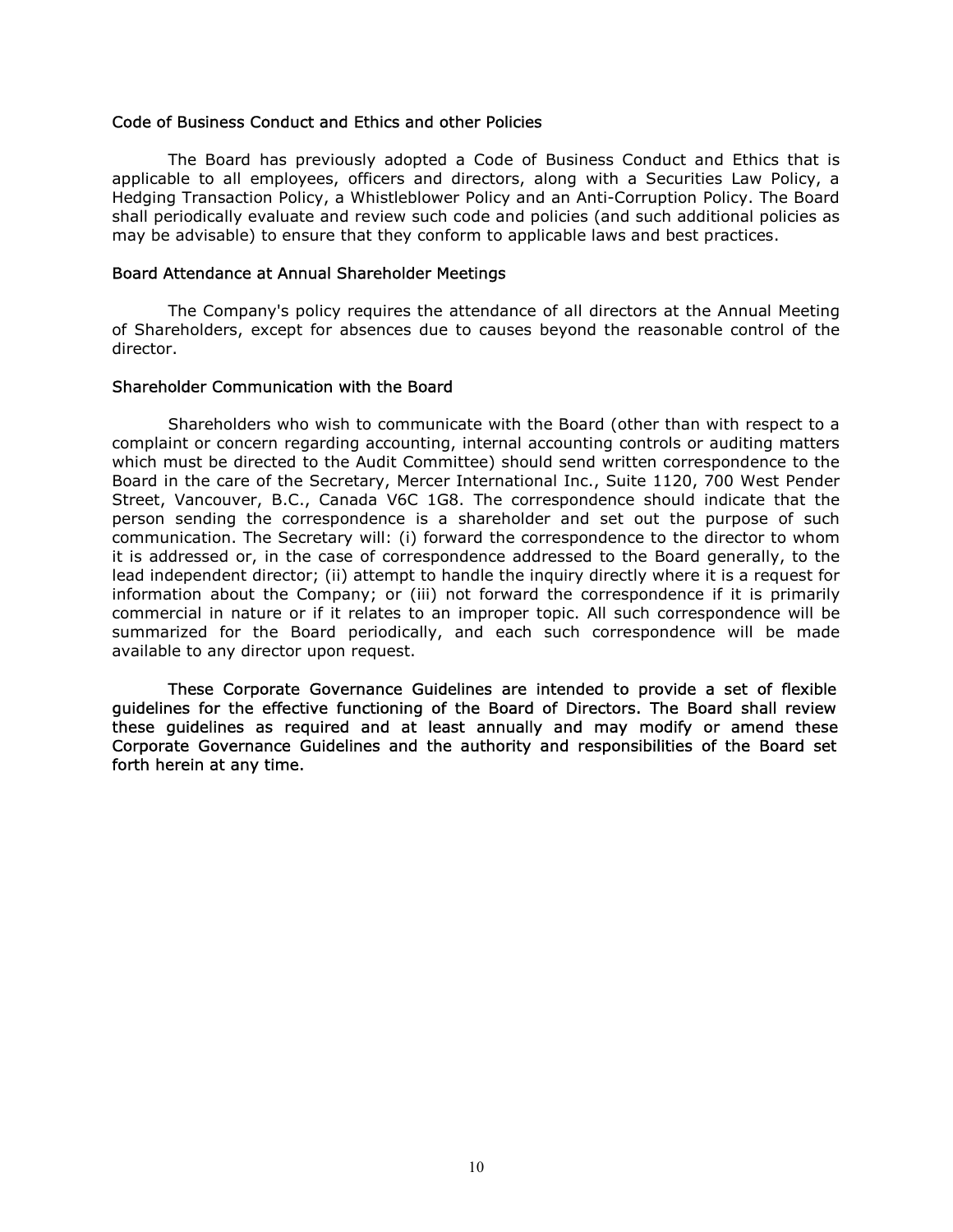# AUDIT COMMITTEE CHARTER

#### Purpose

The primary purpose of the Audit Committee (the "Committee") is to oversee the accounting and financial reporting processes of Mercer International Inc. (the "Company") and the external audit processes. The Committee also assists the Board of Directors of the Company in fulfilling its oversight responsibilities by reviewing the financial information which will be provided to shareholders and others, the systems of internal control which management and the Board of Directors have established, the Company's risk management practices, compliance with the Company's Code of Business Conduct and Ethics and the review and approval of related-person transactions required to be disclosed in Proxy Statements.

In fulfilling its purpose, it is the responsibility of the Committee to provide an open avenue of communication between the Board of Directors, management and the independent auditors. The Committee is an agent of the Board in ensuring the integrity of management and the adequacy of disclosure to shareholders. The opportunity for the independent auditors to meet with the entire Board of Directors as needed is not to be restricted, however. The independent auditors are ultimately accountable to the Committee, as representatives of the Company's shareholders; the Committee has the sole authority to determine funding for, select, evaluate, and, where appropriate, replace the independent auditors. The Committee oversees the independent auditors, including their independence and objectivity.

The Committee members are not acting as professional accountants or auditors, and their functions are not intended to duplicate or substitute for the activities of management and the independent auditors, nor can the Committee certify that the independent auditors are "independent" under applicable rules. The Committee serves a Board-level oversight role in which it provides advice, counsel and direction to management and the independent auditors on the basis of information it receives, discussions with the independent auditors and the experience of the Committee's members in business, financial and accounting matters.

The Committee relies on: (i) management for the preparation and accuracy of the Company's financial statements and establishing effective internal controls and procedures to ensure the Company's compliance with accounting standards, financial reporting procedures and applicable laws; and (ii) the Company's independent auditors for an unbiased, diligent audit or review, as applicable, of the Company's financial statements and the effectiveness of the Company's internal controls.

#### Composition

The Committee is appointed by the Board of Directors and its members may be replaced or removed with or without cause by the Board of Directors. The Committee shall be comprised of at least three (3) members, all of whom shall meet the independence requirements of the Nasdaq Stock Market LLC, applicable laws, and rules and regulations of the Securities and Exchange Commission. The members of the Committee shall also meet all financial knowledge and experience qualifications required under rules promulgated by the Nasdaq Stock Market LLC, the Securities and Exchange Commission or other governing body, as may be in effect from time to time. In addition, at least one member of the Committee shall be an "audit committee financial expert" as that term is defined in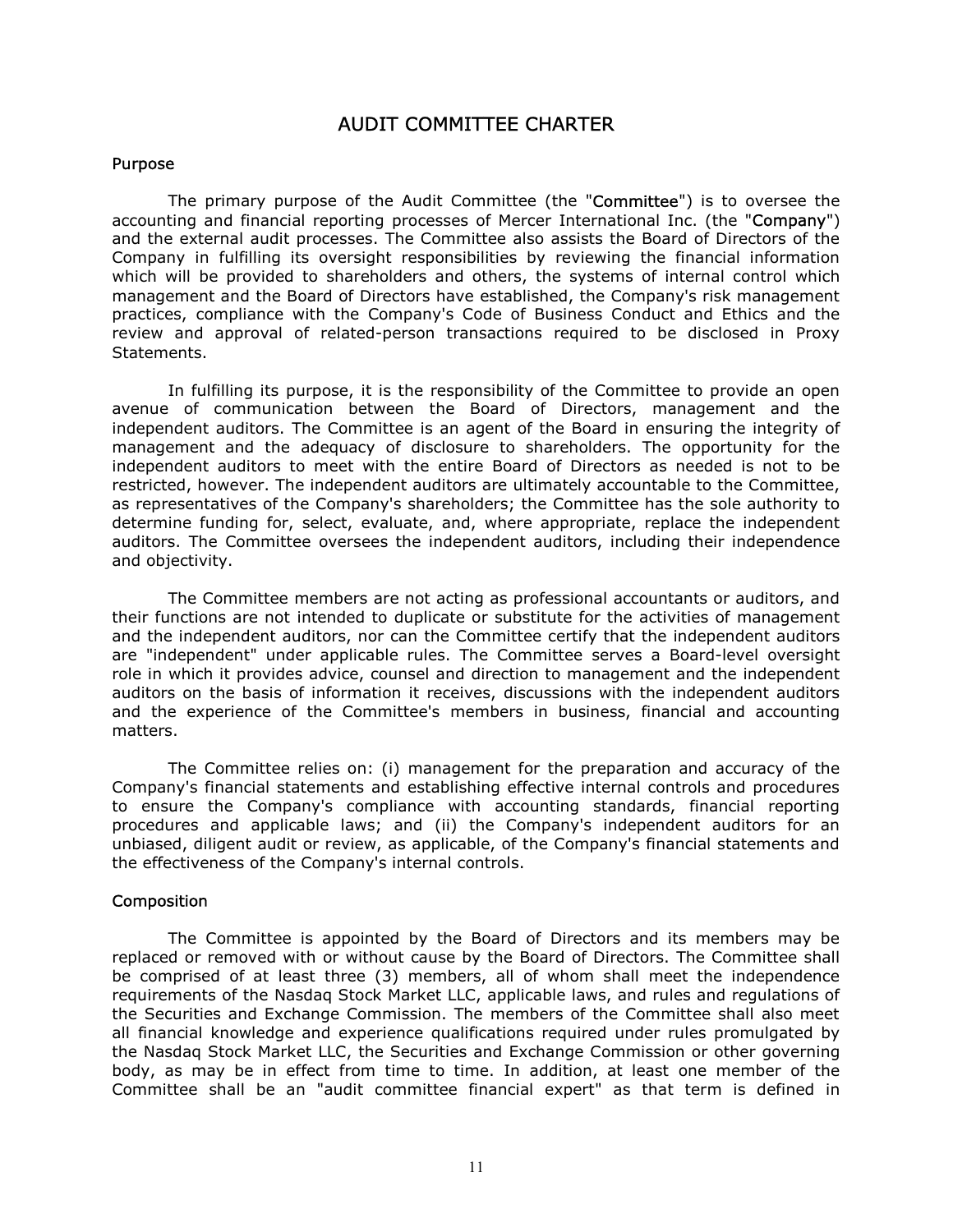applicable rules. Members and a Chair of the Committee shall be recommended by the Governance and Nominating Committee and appointed by the full Board of Directors.

# Meetings

The Committee shall meet at least four times per year (in person or telephonically) and may hold additional meetings as often as may be necessary or appropriate in the discretion of the Chair of the Committee. Prior to each meeting, the Chair of the Committee may communicate with the independent auditors to review the agenda and solicit input on any additional topics that should be covered. There will be an executive session at each meeting.

Members of the Committee are expected to use all reasonable efforts to attend each meeting. As necessary or desirable, the Chair may request that members of management, other directors, legal counsel, other advisors and representatives of the independent auditors be present at meetings of the Committee.

Minutes of each meeting shall be prepared under the direction of the Chair of the Committee and circulated to Committee members for review and approval.

#### Committee Authority and Responsibilities

The Committee has the authority necessary to discharge its duties and responsibilities, including to investigate any activity of the Company within its scope of responsibilities, and shall have unrestricted access to members of management and all information relevant to its responsibilities. All employees are directed to cooperate as requested by members of the Committee and the Committee shall have access to the Company's books, records and facilities. The Committee is empowered to retain independent legal counsel and other advisors as it deems necessary or appropriate to assist the Committee in fulfilling its responsibilities. The Committee is empowered to approve the fees and other retention terms of such advisors and the ordinary administrative expenses of the Committee that are necessary or appropriate in carrying out its duties.

The specific responsibilities of the Committee shall include:

# Independent Auditors, Audit and Financial Reporting

- The sole authority to appoint and approve the independent auditor, all audit engagement terms and fees to be paid to the independent auditor, oversee and, if the Committee determines necessary or appropriate, replace the independent auditors. This oversight includes:
	- Taking appropriate action to oversee the independence of the independent auditors. Actively engaging in dialogue with them regarding the impact of any disclosed relationships or services to the Company. Annually, receiving from the independent auditors a formal written statement delineating all relationships between the auditors and the Company, consistent with applicable requirements of the Public Company Accounting Oversight Board.
	- Reviewing a written report from the independent auditors describing (a) the firm's internal quality control procedures, (b) any material issues raised by the internal quality control review, peer review, the Public Company Accounting Oversight Board review of the firm or by any other inquiry or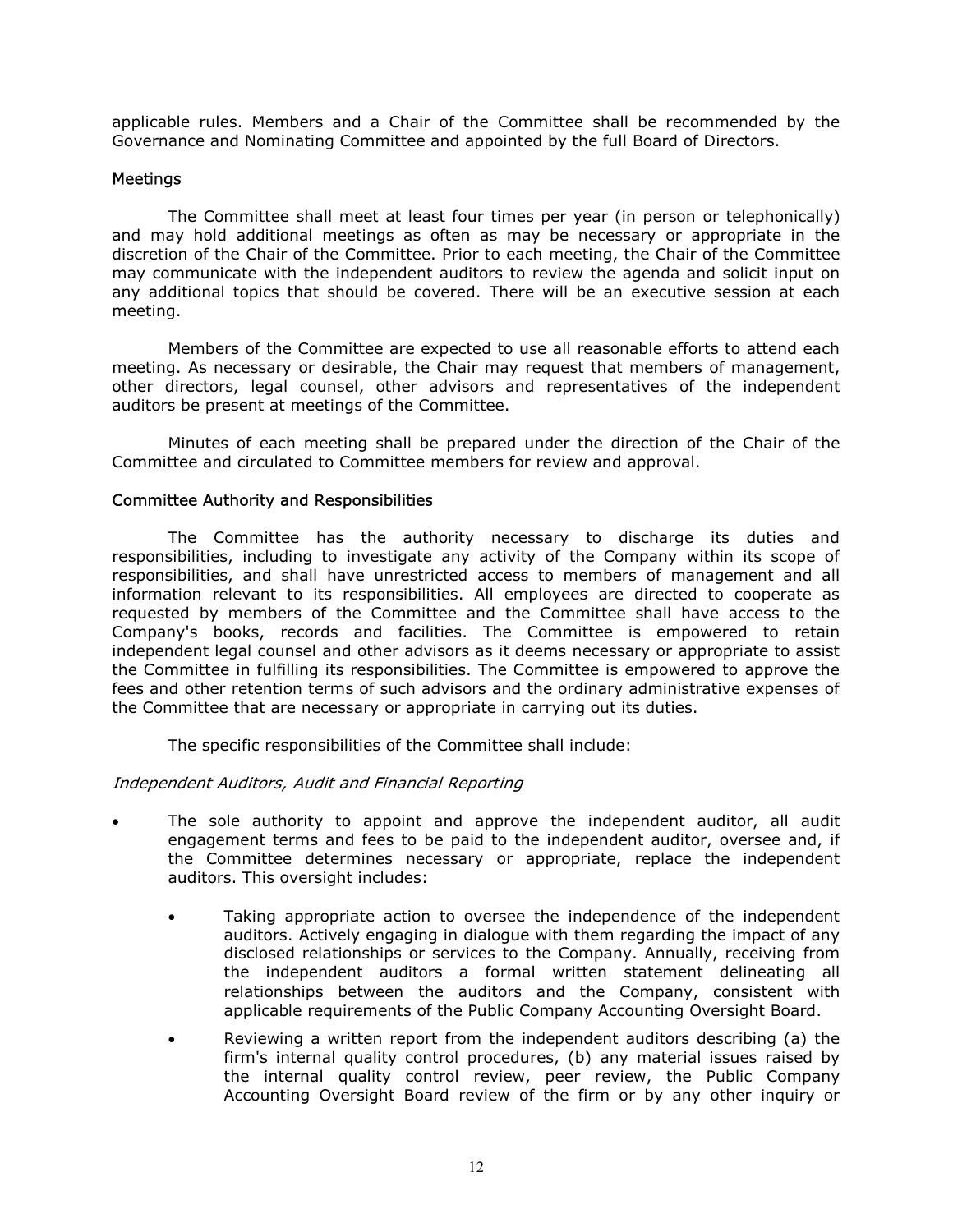investigation by governmental or professional authorities regarding audits carried out by the firm and any steps taken to deal with any such issues and (c) all relationships between the firm and the Company or any of its subsidiaries; and discussing with the independent auditors such report and any relationships or services that may impact the objectivity and independence of the auditors.

- Review and discuss with the external auditors the scope and timing of the annual audit examination, including the overall audit strategy and their engagement letter prior to the annual audit. Approve in advance the engagement of the independent auditor and their fees for audit services.
- Review the experience and qualifications of the senior members of the independent auditor team, the quality control procedures of the independent auditor and the rotation of the lead partner and reviewing partner of the independent auditor.
- Evaluate the performance of the independent auditor and whether it is appropriate to adopt a policy of rotating independent auditors on a regular basis.
- Pre-approve the retention of the independent auditor for all audit and any permitted non-audit services to be provided by any independent public accountants, including tax services, and the fees for such non-audit services. Adopt specific policies and procedures for such pre-approval, ensuring that they provide sufficient detail so that the Committee's responsibilities are not delegated to management. These policies and procedures may delegate authority to one or more members of the Committee to grant pre-approval, provided that the decision is presented to the Committee at its next scheduled meeting.
- Receive periodic reports from the independent auditor regarding the auditor's independence, discuss such reports with the auditor, consider whether the provision of non-audit services is compatible with maintaining the auditor's independence and, if so determined by the Audit Committee, recommend that the Board take appropriate action to satisfy itself of the independence of the auditor.
- Review and discuss with the independent auditor any other matters required to be discussed by applicable auditing standards.
- Review and pre-approve any hiring by the Company of employees of the independent auditor who were engaged on the Company's account.
- Communicate directly with the independent auditors at any time. Instruct the independent auditors to report directly to the Committee, including with respect to any material difficulties or disputes with management, and ensure they are appropriately resolved.
- Review the audit process with management and the independent auditors, upon completion of their annual audit, to evaluate:
	- The cooperation received by the independent auditors, including access to all requested information and any difficulties encountered during their audit.
	- Any instances where management has obtained "second opinions" from other external auditors.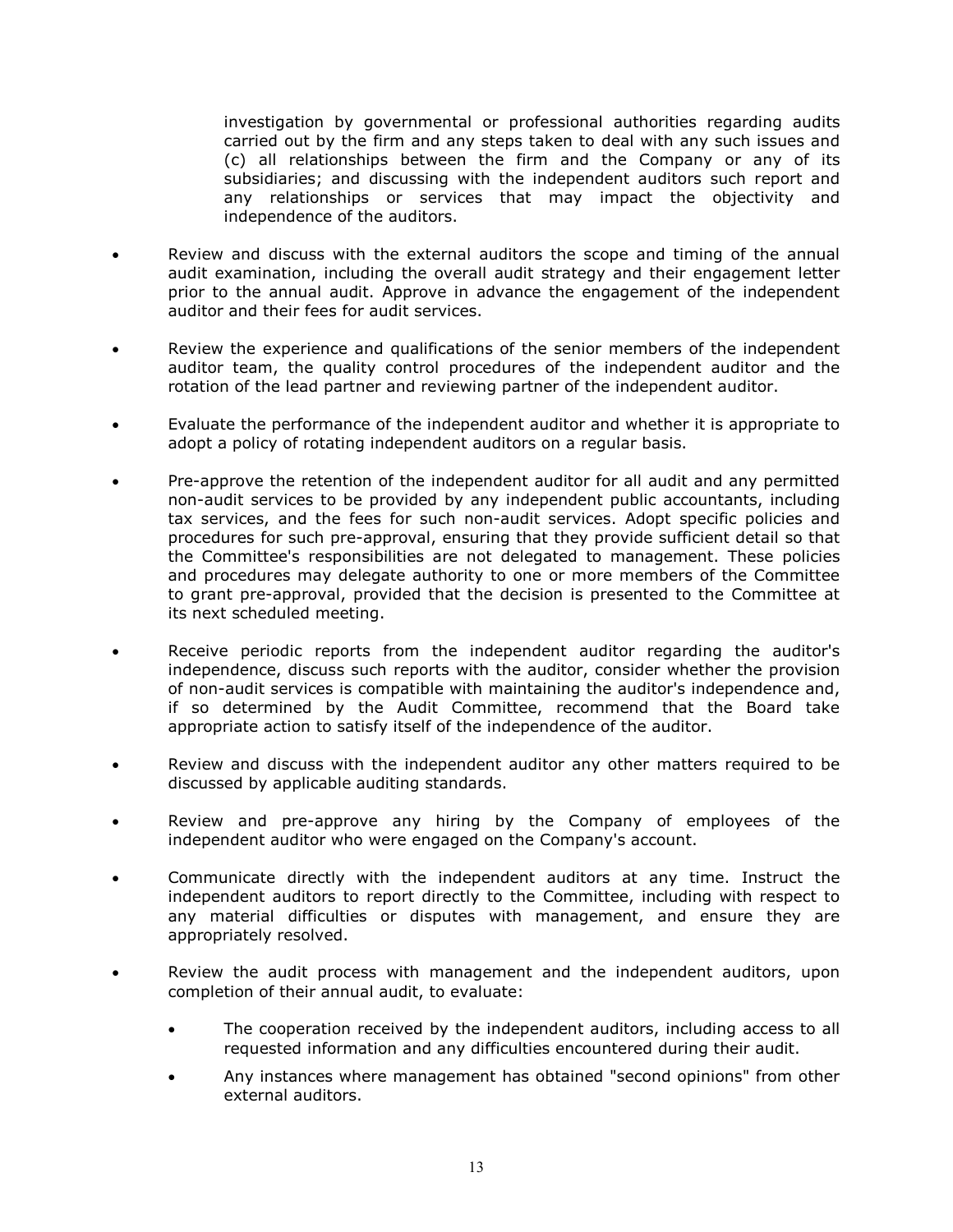- Any disagreements with management that, if not satisfactorily resolved, would have caused them to modify their report on the financial statements.
- Management's comments regarding the audit.
- The results of the audit, including any significant findings.
- Review the Company's quarterly and annual financial results with management and the independent auditors. This review includes:
	- The financial statements and disclosures to be included in the Company's Annual Report to Shareholders, the Annual Report on Form 10-K, the Quarterly Reports on Form 10-Q, or similar publicly filed documents, including the notes thereto and the form of audit opinion, as applicable.
	- Information to be discussed in the Company's quarterly earnings announcements.
	- Significant transactions not a normal part of the Company's operations.
	- Any off-balance sheet structures.
	- The Company's critical accounting policies and the disclosure of them in "Management's Discussion and Analysis".
	- The CEO and CFO disclosure and certifications under Sections 302 and 906 of the Sarbanes Oxley Act.
	- Significant management judgments and accounting estimates.
	- Major issues regarding accounting principles and financial statement presentations, including any significant changes in the Company's accounting policies or their application, or alternative GAAP treatments discussed with the independent auditor.
	- Adjustments proposed by the independent auditors.
	- The independent auditors' audit opinion, their judgment on the quality of the Company's accounting policies and financial reporting, and other matters they are required to communicate to the Committee under applicable professional standards.
	- Other material written communications between the independent auditors and management.
- Based upon the review and discussion of the quarterly and annual financial statements with management and the independent auditors, recommend to the Board that the quarterly and annual financial statements be included in the Company's Annual Report on Forms 10-Q and 10-K.
- Report to shareholders in the Company's annual proxy statement on those matters required by the Securities and Exchange Commission.

# Internal Controls, Accounting Personnel and New Policies

 Review management's assessment of the effectiveness of the Company's internal controls over financial reporting (including any significant deficiencies or material weaknesses in the design or operation thereof) and the independent auditor's related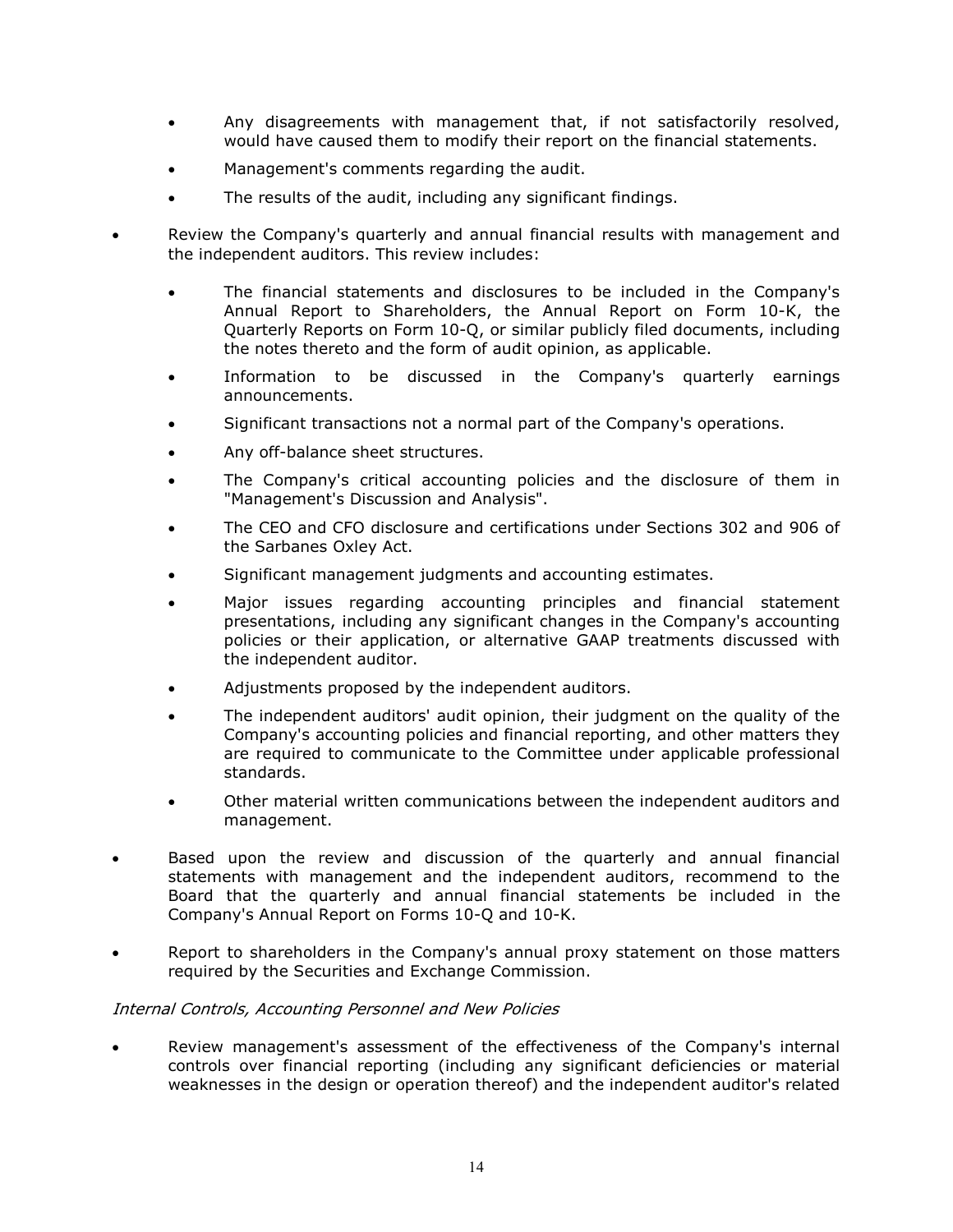attestation. Consider with management and the independent auditors whether any changes to such internal controls are appropriate.

- Review the appointment and replacement of the senior accounting and financial executives.
- Review periodically, with the independent auditors, the adequacy of the Company's accounting and financial personnel and any relevant recommendations concerning internal controls, accounting principles, and accounting/reporting systems.
- Review the effect of any important new pronouncements of the accounting profession and other regulatory bodies on the Company's accounting and reporting policies.

# Regulatory Accounting Inquiries

 Review any inquiries related to accounting or financial reporting matters received from the Securities and Exchange Commission or other agencies, and management's response thereto. Ensure that any complaints received by the Company regarding its accounting, internal control, or auditing matters are addressed.

# Related-Party Transactions

- Review and approve or ratify all related party transactions and potential conflict of interest situations that are required to be disclosed in the Company's annual proxy statement pursuant to SEC Regulation S-K, Item 404 or that are otherwise submitted to the Committee for review, approval or ratification.
- Keep the Company's independent auditor informed of the Committee's understanding of the Company's relationships and transactions with related parties that are significant to the Company and discuss with the independent auditors their evaluation of the Company's identification of, and accounting for, transactions with related parties.

# Risk Assessment and Risk Management Policies

- Review periodically and discuss with management the Company's major risk exposures, including financial, operational, privacy, security, cyber-security, climate change, business continuity and legal and regulatory risks, the steps the Company has taken to monitor and control such exposures, and the Company's risk assessment and risk management policies; and regularly report to the Board the substance of such reviews and discussions.
- Review periodically matters pertaining to the Company's:
	- market risk including counterparty risk.
	- capital structure including rating agency metrics.
	- liquidity and cash shock analysis.
	- distributions, dividend and share repurchase authorizations.
	- debt profile.
	- insurance summary.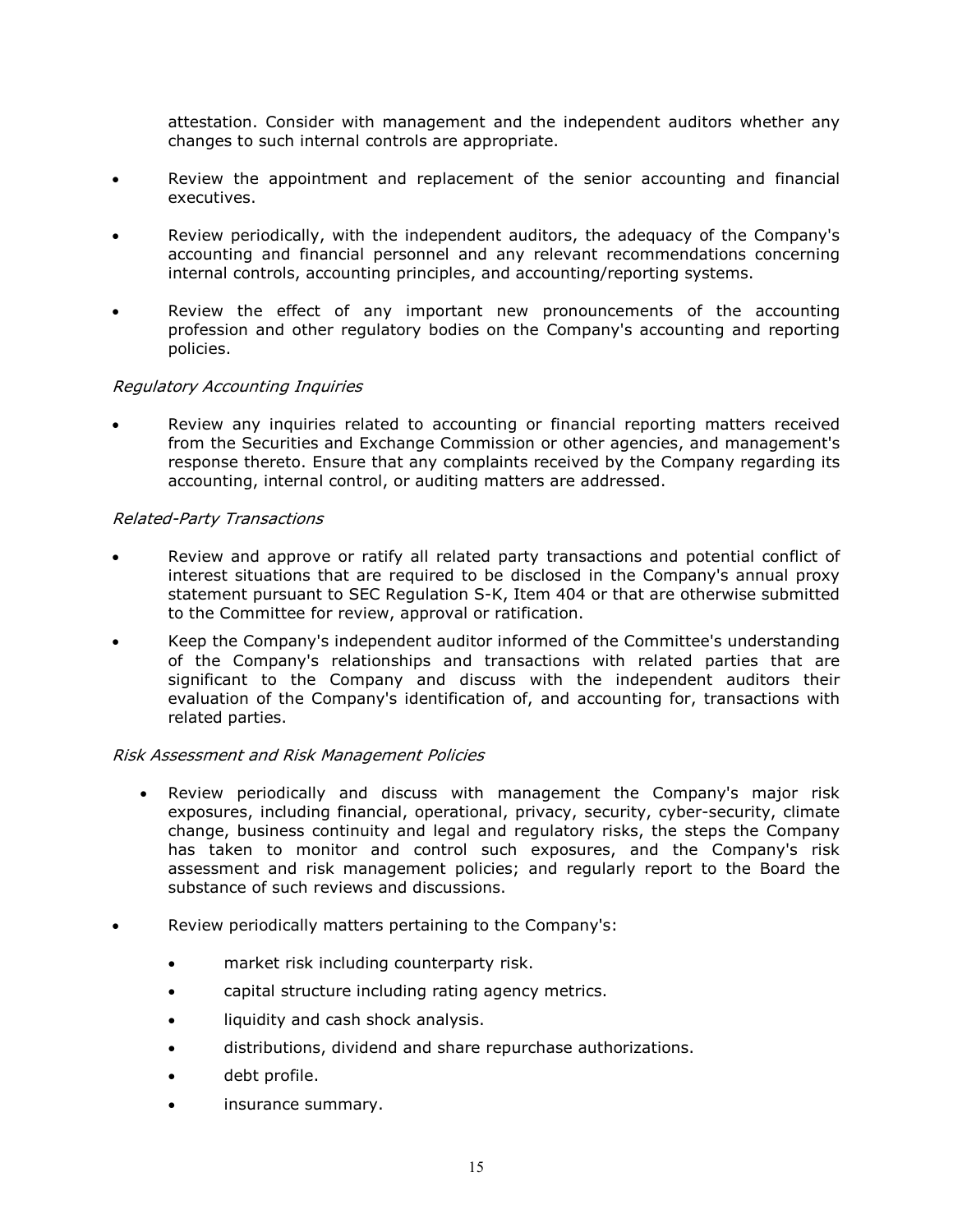- significant tax developments.
- Review management dividend and shareholder distribution recommendations and recommend to the Board for approval.
- Review actual performance of Board approved capital projects and acquisitions as compared with projected performance including synergies.
- Assist the Board with overseeing the Company's policies and procedures regarding compliance with applicable laws and regulations and to review the Company's Code of Business Conduct and Ethics and other policies to monitor compliance with such code and policies. The Committee shall report as required, but no less than annually, to the Board with respect to such oversight review. The Audit Committee shall receive any corporate attorney's reports of evidence of a material violation of securities laws or breaches of fiduciary duty by the Company.
- Review periodically with management and the Board any legal and regulatory matters that may have a material impact on the Company's financial statements, compliance policies and compliance programs.

# Complaints/Whistleblower

 Establish procedures for: (i) the receipt, retention, processing, treatment and resolution of complaints regarding accounting, internal controls or auditing matters; and (ii) the confidential, anonymous submission by the Company's employees of concerns regarding auditing or accounting matters.

# Charter/Self-Evaluation

- Review and reassess the adequacy of this Charter annually and recommend any changes to the Board for approval.
- Conduct annual self-evaluations of the Committee's performance and take steps to improve the effectiveness of the Committee in meeting its responsibilities under this Charter.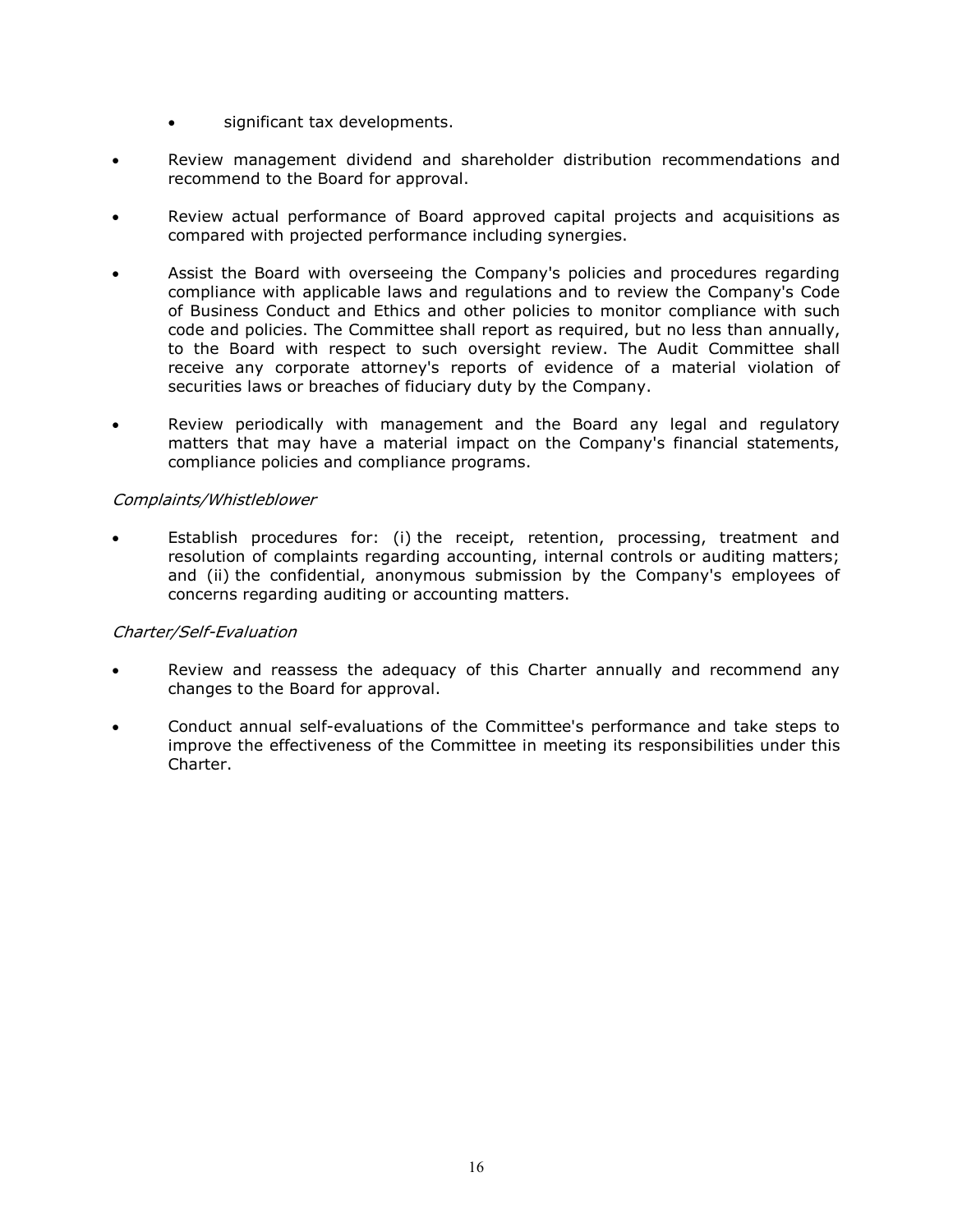# GOVERNANCE AND NOMINATING COMMITTEE CHARTER

# Purpose

The Governance and Nominating Committee (the "Committee") is responsible for providing leadership with respect to the corporate governance of Mercer International Inc. (the "Company"), advising and making recommendations to the Board of Directors regarding candidates for election as directors of the Company and any other matters required by applicable securities laws.

### Composition

The Committee shall be comprised of at least three (3) members, each of whom shall meet the independence requirements of the Nasdaq Stock Market LLC and other applicable laws. Members of the Committee and a Chair of the Committee shall be appointed and may be removed, with or without cause, by the Board of Directors. The Board of Directors shall appoint a new member or members in the event that there is a vacancy on the Committee that reduces the number of members below three (3), or in the event that the Board determines that the number of members on the Committee should be increased.

#### **Meetings**

The Committee shall meet at least four times each fiscal year, and may hold additional meetings in person or telephonically as often as may be necessary or appropriate, in the discretion of the Chair of the Committee. As appropriate, the Chair of the Committee will circulate or discuss the agenda for the meeting with each member of the Committee.

Members of the Committee are expected to use all reasonable efforts to attend each meeting. The Committee may meet in separate executive sessions as it determines appropriate. The Chair of the Committee may also request that members of management, other directors, legal counsel, or other advisors attend the meetings of the Committee.

Minutes of each meeting shall be prepared under the direction of the Chair of the Committee and circulated to each member of the Committee for review and approval.

#### Committee Authority and Responsibilities

The Committee has the authority necessary to discharge its responsibilities. The Committee is empowered to retain, at the Company's expense, and terminate any search firm or firms to be used to identify director candidates and sole authority to approve any such firm's fees and other retention terms. The Committee may also retain, at the Company's expense, legal counsel, accounting or other advisors as appropriate to assist in the performance of its duties hereunder, and approve the fees and other retention terms of such advisors.

The specific responsibilities of the Committee shall include, but are not limited to, the following:

#### Nomination

 Determine the skills, qualifications and other expertise required of directors and develop criteria to be considered in selecting potential candidates for Board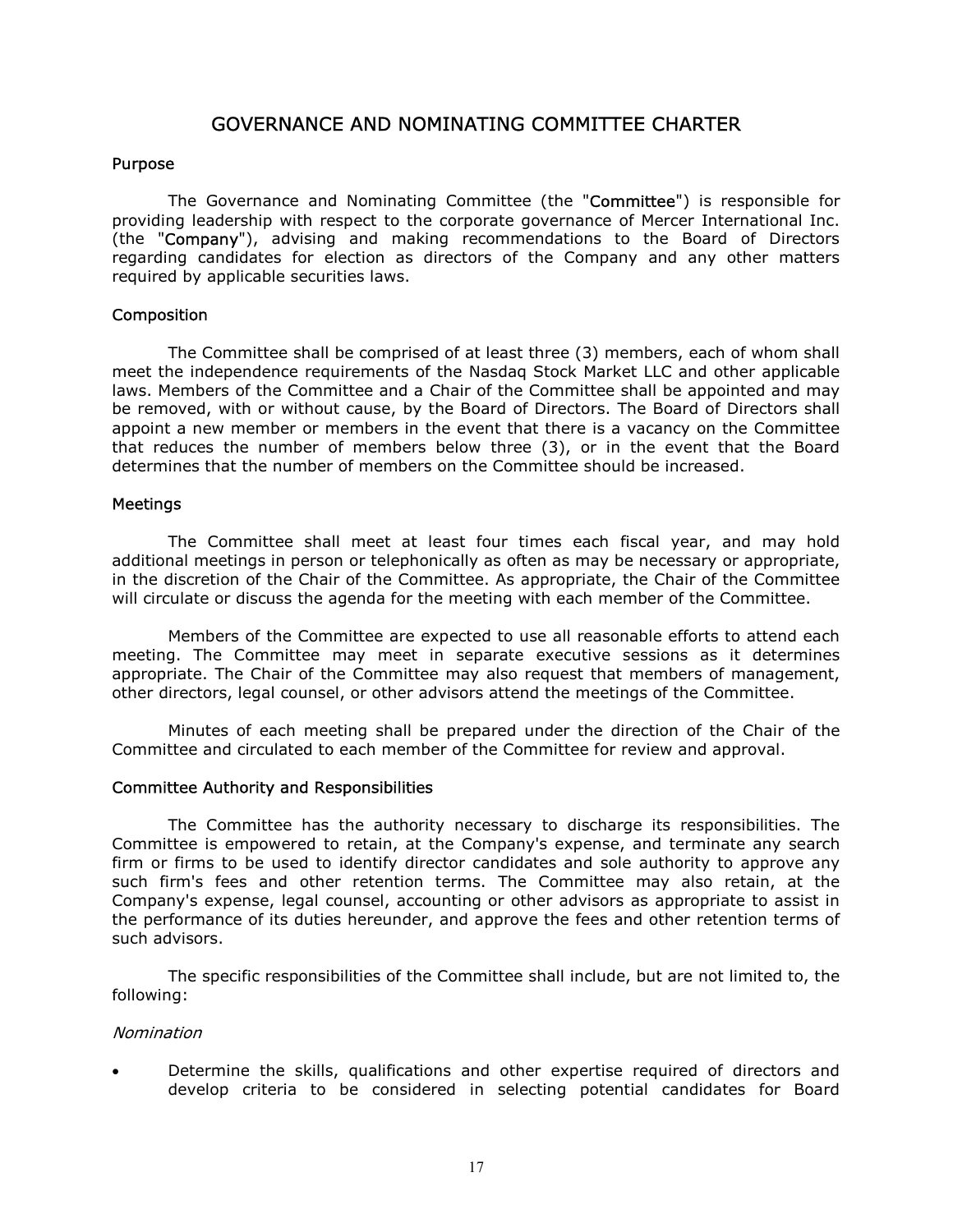membership. In establishing such criteria, the Committee may consider such factors as it deems appropriate including, among others:

- **Best Interests of All Shareholders**. Each candidate must be prepared to represent the best interests of all shareholders and not just one particular constituency;
- Integrity. Each candidate shall be an individual who has demonstrated integrity and ethics in his or her personal and professional life and has established a record of professional accomplishment in his or her chosen field;
- Independence. No candidate, or family member (as defined in Nasdaq rules) or affiliate or associate (as defined in federal securities laws) of a candidate, shall have any material personal, financial or professional interest in any present or potential competitor of the Company;
- **Experience**. Each candidate should possess professional and personal experiences and expertise relevant to our goals of being one of the world's leading northern bleached softwood kraft pulp producers and a significant producer of dimensional lumber, "green" energy, chemical extractives and byproducts and plantation harvesting. Other relevant experience is capital markets and financial experience and international business experience;
- Active Participation. Each candidate must be prepared to participate fully in Board activities, including active membership on at least one Board committee and attendance at, and active participation in, meetings of the Board and the committee(s) of which he or she is a member, and not have other personal or professional commitments that would, in the Governance and Nominating Committee's sole judgment, interfere with or limit his or her ability to do so;
- Collegiality. Each candidate should contribute positively to the existing chemistry and collegial culture among Board members;
- Diversity. Each candidate should contribute to the Board's overall diversity  $$ diversity being broadly construed to mean a variety of viewpoints, perspectives, personal and professional experiences and backgrounds, such as nationality, gender and ethnicity differences;
- Senior leadership experience. Each candidate should have served in senior leadership roles at other organizations;
- **ESG** experience. Each candidate should possess an understanding of important ESG dimensions such as climate change, social issues and material sustainability topics;
- Public company board experience. Candidates who have served on other public company boards can offer advice and perspective with respect to board dynamics and operations, oversight and leadership, the relationship between the board and management and other matters;
- Identify and screen candidates for future Board membership. Such screening shall include such permissible inquiries into the background and qualification of candidates.
- Annually evaluate candidates to be nominated to serve on the Board of Directors and recommend the slate of nominees to stand for election at the annual meeting of shareholders. In addition, the Committee shall recommend candidates to fill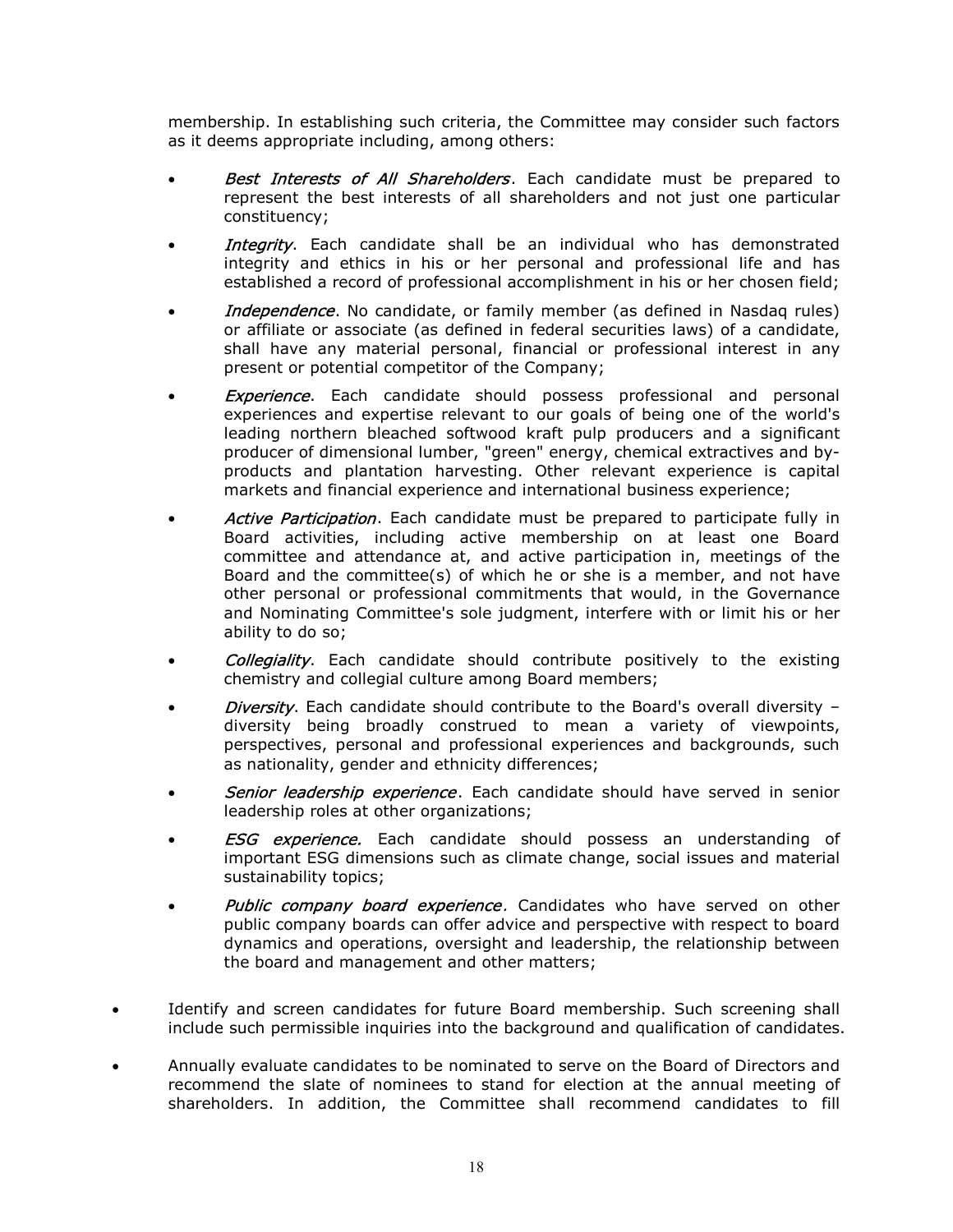vacancies or new positions on the Board of Directors, as necessary or advisable. The full Board of Directors shall approve nominees to stand for election at the annual meeting of shareholders and all new members of the Board of Directors; provided, that all such nominees and new members must be selected or recommended by the Committee. Invitations to join the Board of Directors shall be extended by the Chairman of the Board and/or the Chair of the Committee.

- Consider any nominations of director candidates validly made by the shareholders in accordance with applicable law, rule or regulation.
- Review and make recommendations to the Board of Directors with respect to proposals properly presented by shareholders for inclusion in the Company's annual proxy statement. The Committee may, as appropriate in light of the proposal's subject matter, refer any proposal to any other committee of the Board for purposes of review and recommendations.

#### Governance

- Develop and monitor the Company's overall approach to corporate governance issues (including reviewing corporate governance trends and the Company's shareholder protections) and, subject to approval by the Board, implement and administer this process.
- Advise the Board or any of the committees of the Board of any corporate governance issues which the Committee determines ought to be considered by the Board or any such committees.
- Review with the Board, on a regular basis, the methods and processes by which the Board fulfils its duties and responsibilities, including without limitation:
	- the size and composition of the Board;
	- the number and content of meetings;
	- the annual schedule of issues to be presented to the Board at its meetings or those of its committees;
	- material which is to be provided to the directors generally and with respect to meetings of the Board or its committees;
	- resources available to the directors;
	- the communication process between the Board and management; and
	- annually review and set the Board Forward Agenda.
- Annually recommend to the Board for approval the appointment of directors to Board committees and the selection of a chairperson for each Board committee. In addition, the Committee shall recommend to the Board candidates to fill vacancies or new positions on the Board committees, as necessary or advisable. Review and make recommendations to the Board concerning any removal of committee members.
- As required recommend to the other independent directors for their selection the lead independent director who will preside at all meetings of the independent directors for the next three years and until his or her successor is duly selected. In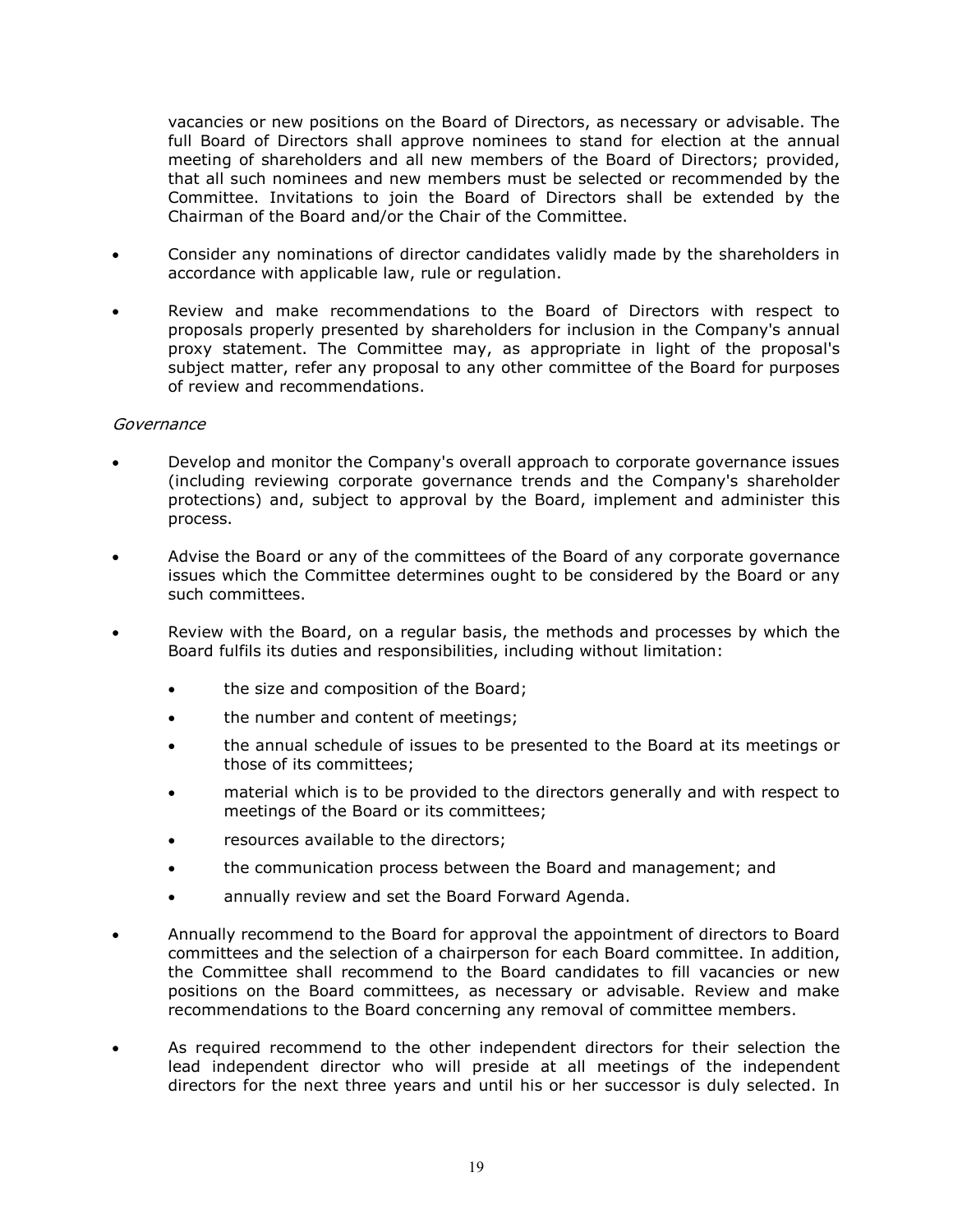addition, the Committee shall recommend to the other independent directors for their selection candidates to fill a vacancy in the role of lead independent director.

- Annually evaluate the overall effectiveness of the Board (including the effectiveness of the committees) and the Board's (and committees') performance of its governance responsibilities and report such findings to the full Board of Directors.
- Adopt and implement a policy or policies, as appropriate, governing service on the Board of Directors of other companies, charities and institutions applicable to members of the Board of Directors and officers of the Company holding a position of senior vice president or above.
- Oversee and develop the Company's orientation program for new directors.
- Annually review the Company's corporate political contributions and expenditures to ensure alignment with Company policies and values.
- Based upon discussions with the independent directors of the Board, the Chair of the Committee, together with the Chair of the Compensation and Human Resources Committee, shall annually review the performance of the executive chairman and the president and chief executive officer and meet with such officer to share the findings of such review.

#### Guidelines and Charter/Self Assessment

- Annually review the Company's Corporate Governance Guidelines (including all Committee Charters) in light of changing conditions and shareholders' interests and make recommendations to the Board regarding appropriate modifications. Monitor compliance with the Corporate Governance Guidelines.
- Annually evaluate and take steps to improve the effectiveness of the Committee in meeting its responsibilities under this Charter.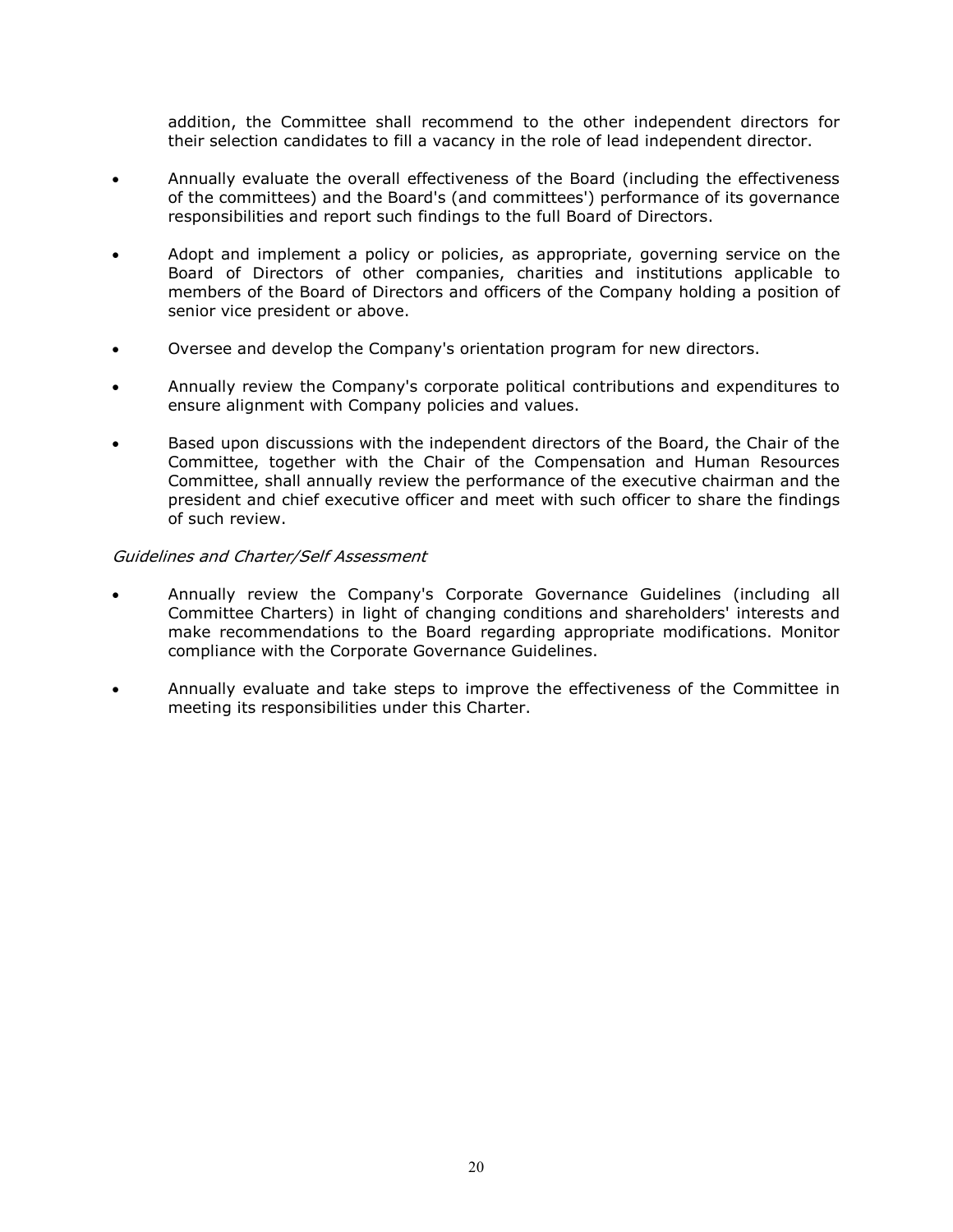# COMPENSATION AND HUMAN RESOURCES COMMITTEE CHARTER

#### Purpose

The Compensation and Human Resources Committee (the "Committee") is responsible for overseeing appropriate compensation practices for Mercer International Inc. (the "Company") and determining the compensation and other benefits for Officers of the Company. This includes periodically reviewing and advising the Board of Directors of the Company's overall compensation philosophy and plans and assessing the competitiveness and adequacy of the Company's compensation programs. In addition, the Committee is responsible for overseeing the development and implementation of management development plans and succession planning practices to foster sufficient management depth at the Company to support its continued growth and the talent needed to execute long-term strategies.

#### Composition

The Committee shall be comprised of at least three members of the Company's Board of Directors (the "Board of Directors"), each of whom (1) meet the independence requirements of The Nasdaq Stock Market, LLC and applicable law, (2) qualify as an "outside director" under Section 162(m) of the Internal Revenue Code of 1986 ("Section 162(m)"), and (3) qualify as a "non-employee director" under Rule 16b-3 promulgated under the Exchange Act. A subsequent determination that any member of the Committee does not qualify as independent, or as a "non-employee director" will not invalidate any previous actions by the Committee except to the extent required by law or determined appropriate by the Committee.

Members of the Committee and a Chair shall be appointed, and may be removed, with or without cause, by the Board of Directors on the recommendation of the Governance and Nominating Committee, The Board of Directors, on the recommendation of the Governance and Nominating Committee, shall appoint a new member or members in the event that there is a vacancy on the Committee that reduces the number of members below three (3), or in the event that the Board of Directors determines that the number of members on the Committee should be increased.

#### Meetings

The Committee shall meet at least four times each fiscal year, and may hold additional meetings in person or telephonically as often as may be necessary or appropriate, at the discretion of the Chair of the Committee, Prior to each meeting, the Chair of the Committee will circulate or discuss the agenda for the meeting with each member of the Committee. The Committee may meet in separate executive sessions as it determines appropriate with its advisors, management, counsel and the independent auditor to discuss matters that the Committee or the Board determine warrant Committee attention.

Members of the Committee are expected to use all reasonable efforts to attend each meeting. The Chair of the Committee may also request that members of management, other directors, legal counsel, or other advisors attend the meetings of the Committee.

Minutes of each meeting shall be prepared under the direction of the Chair of the Committee and circulated to each member of the Committee for review and approval.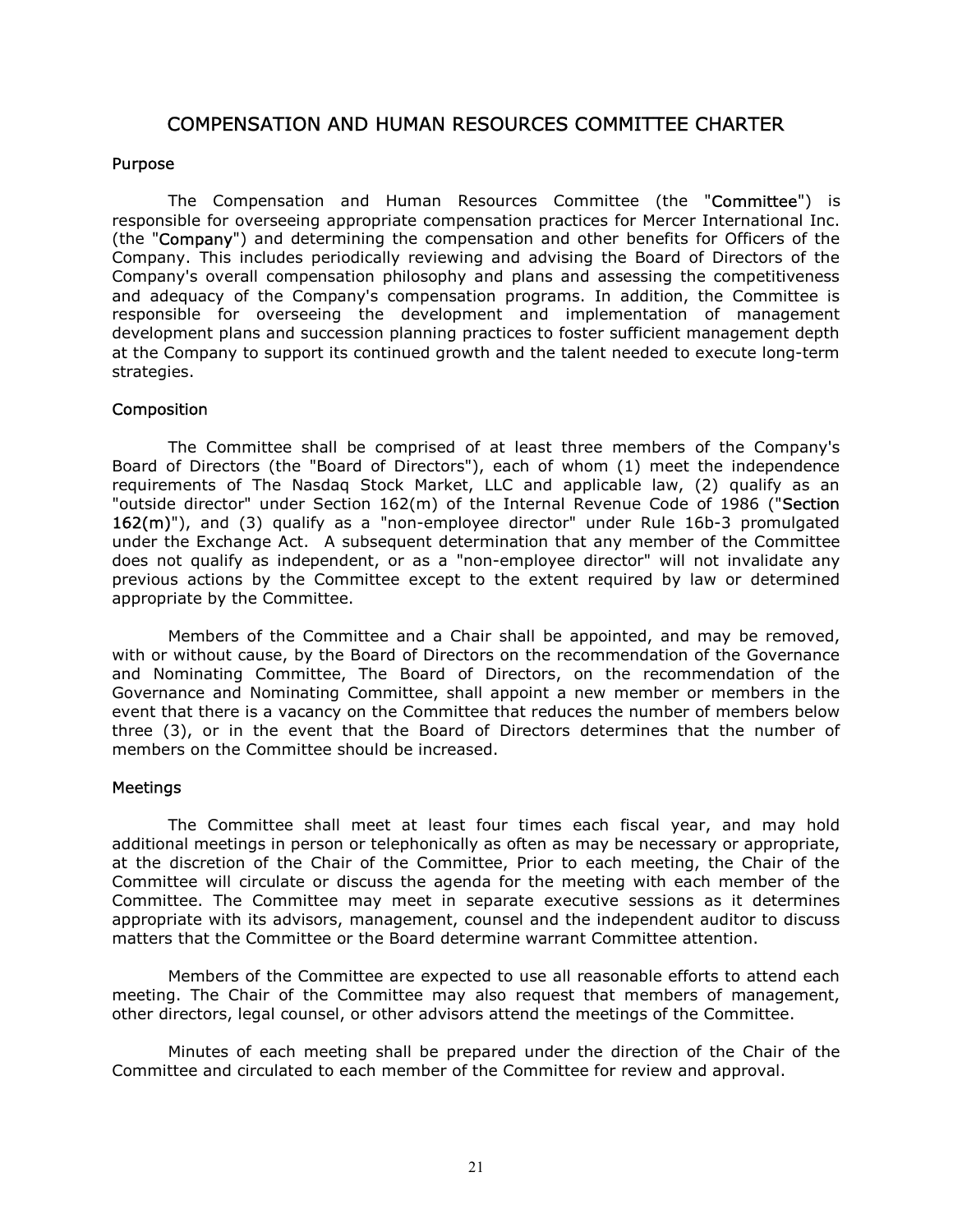# Committee Authority and Responsibilities

The specific authority and responsibilities of the Committee shall include, but are not limited to, the following:

### Consultants and Advisors

 Authority to retain, terminate and obtain the advice of, at the Company's expense, a compensation consultant, legal counsel or any other advisor to assist the Committee in the performance of its duties, but only after taking into consideration factors relevant to the advisor's independence from management specified in NASDAQ Listing Rule 5605(d)(3). The Committee shall be directly responsible for the appointment, compensation and oversight of the work of any advisor retained by the Committee, and shall have authority to approve the advisor's fees and the other terms and conditions of the advisor's retention.

# Compensation of Executive Officers and Performance Review

- Conduct an annual review of and recommend the Company's compensation package for both the Executive Chairman and the President and Chief Executive Officer. Without limiting the foregoing, the Committee shall review and recommend (a) the annual base salary level, (b) the annual cash bonus opportunity level under the applicable annual incentive bonus plan, and (c) the long-term incentive opportunity level for the Executive Chairman and the President & Chief Executive Officer. The Committee's recommendations shall be reviewed and approved by a panel consisting solely of the independent directors of the Board (and with respect to any performance-based compensation, such approval shall be by a panel consisting solely of two or more independent directors that are also "outside directors" under Section  $162(m)$ ). Directors who do not meet all of the applicable independence requirements may participate in such panel discussions (other than the Executive Chairman and the President and Chief Executive Officer), but shall not vote on whether to approve the Committee's recommendations. Neither the Executive Chairman nor the President and Chief Executive Officer may be present during any Committee deliberations or voting with respect to their compensation.
- Based upon such discussions with the panel of independent directors of the Board, the Chair of the Committee, together with the Chair of the Governance and Nominating Committee, shall annually review the performance of the Executive Chairman, the President and Chief Executive Officer and the Chief Financial Officer and meet with such Officers to share the findings of such review.
- Conduct an annual review of and approve the Company's compensation packages for Officers of the Company (other than the Executive Chairman and the President and Chief Executive Officer). Without limiting the foregoing, the Committee shall review and approve (a) the annual base salary level, (b) the annual cash bonus opportunity level under the applicable annual incentive bonus plan, and (c) the long-term incentive opportunity level for each Officer (other than the Executive Chairman and the President and Chief Executive Officer).
- Annually review and approve the objective performance measures, the performance targets and goals for Officers participating in the Company's annual incentive bonus plans and long-term incentive plans and determine the performance results under such measures and targets.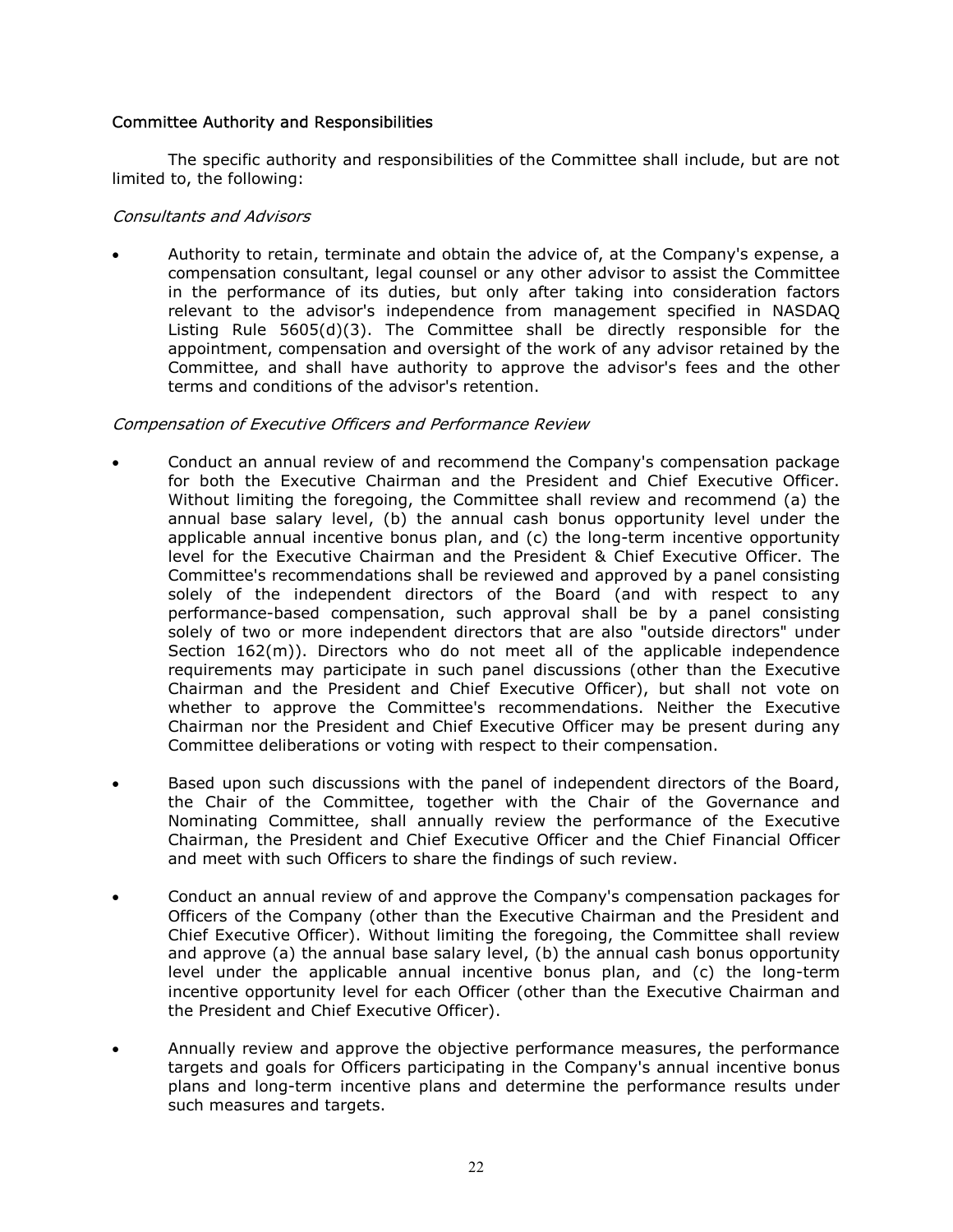Annually review and approve the peer group companies used for purposes of assessing Officers' compensation and review market data.

# Incentive Plans/Benefits

- The Committee shall periodically review and make recommendations to the Board with respect to incentive compensation plans and equity-based plans including any recommended amendments, modifications or replacements. The Committee shall review and approve: (a) all tax-qualified, non-discriminatory employee benefit plans; and (b) all parallel non-qualified plans pursuant to which (in the case of plans referred to in each of clauses (a) and (b)) restricted or deferred units, options or stock may be acquired by Officers, directors, employees or consultants of the Company.
- The Committee shall exercise all rights, authority and functions delegated to it under all of the Company's stock option, stock incentive, employee stock purchase and other equity-based plans (including the Company's long-term incentive plan, as amended, restated or replaced from time to time (the "LTIP")) or by the Board, including, without limitation, the authority to interpret the terms thereof, to grant options thereunder, to make stock awards thereunder and to determine the vesting of all awards; provided, however, that, except as otherwise expressly authorized to do so by a plan or resolution of the Board, the Committee shall not be authorized to amend any such plan. The Committee shall also review, at least annually, projected pro forma vesting and awards under the LTIP and the Company's policies and practices for accounting for such awards.
- Periodically review other human resources policies for benefits, perquisites, programs and initiatives, including healthcare and other benefits.

# Employment Contracts and Arrangements

 Review and approve employment terms and any agreements or arrangements for new Officers, any severance arrangements for Officers (other than the Executive Chairman and the President and Chief Executive Officer), and any change of control, indemnification, or other employment or compensation-related agreements or arrangements to be entered into with or provided to Officers, provided that in each case, with respect to any such agreements or arrangements with or for the Executive Chairman and the President and Chief Executive Officer the Committee shall recommend such for review and approval by the panel of independent directors of the Board.

# Board Compensation

 The Committee shall periodically review and make recommendations to the Board with respect to director compensation (including compensation for members of committees of the Board).

# Say-on-Pay, CD&A and Annual Proxy Statement

 Review and consider the results of any advisory vote on executive compensation and otherwise oversee the Company's engagement with shareholders on the subject of executive compensation.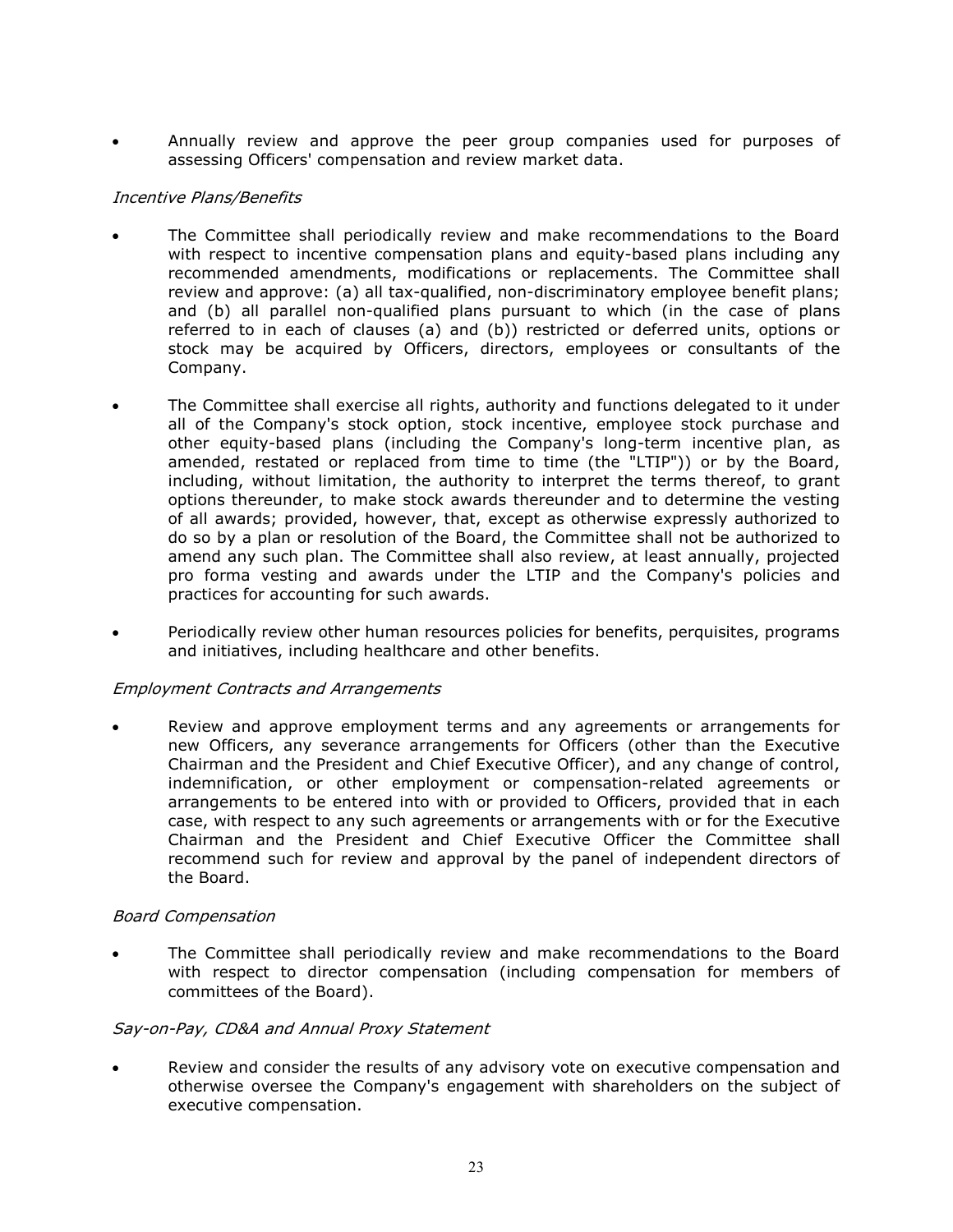- Provide recommendations to the Board of Directors on compensation-related proposals to be considered at the Company's annual meeting, including the frequency of advisory votes on executive compensation.
- Review the Company's Compensation Discussion and Analysis ("CD&A") and related disclosures, recommend to the Board of Directors based on this review and these discussions whether the CD&A should be included in the Company's annual report and proxy statement, and approve the compensation committee report that is also required to be included in the annual report and proxy statement.

# Equity Guidelines

 The Committee may, from time to time, establish equity ownership commitments guidelines in order to align the long-term interests of employees/directors with those of shareholders.

# Talent Management and Succession Planning

- The Committee will review and approve management's succession plans for all key executives and managers of the Company. While succession planning is viewed as an ongoing process, the Committee will review this area two times a year.
- Annually review and discuss with the independent directors of the Board the performance of the Officers and the succession plans for each such Officer's position including recommendations and evaluations of potential successors to fill these positions provided that, in the case of the Executive Chairman and the President and Chief Executive Officer, such review and discussion shall be done in conjunction with the chair of the Governance and Nominating Committee.
- Conduct an annual review of and approve the Company's management development and succession planning practices and strategies.
- The Committee, as part of succession planning, will review individual specific training requirements, including timing, for key executives and managers of the Company.

# Compensation Practices and Potential Risks

 Annually review and assess potential material risks, if any, created by the Company's compensation policies and practices (including compensation policies and practices for non-Officers), oversee the management of any such potential risks, and report to the Board on the results of its review and evaluation. Such review shall include obtaining such reports or analyses from management or other advisors as the Committee determines would be of assistance.

# Board Reports

 Make regular reports to the full Board of Directors on the Committee's activities and such other topics related to compensation elements, programs and practices, management development and succession as the Committee determines appropriate.

Charter and Self Assessment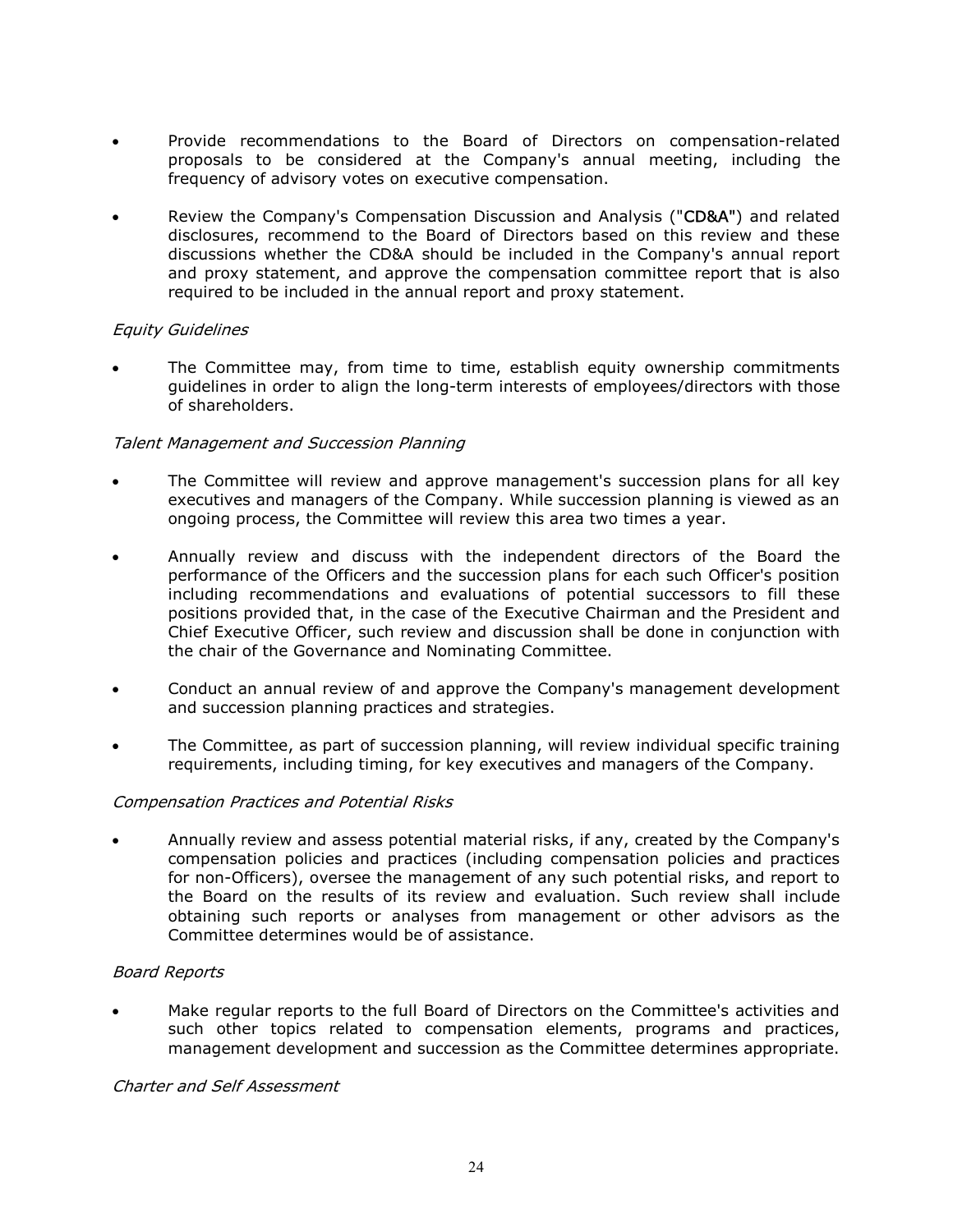- Review and assess the adequacy of this Charter annually, or more often as circumstances dictate, and recommend any changes to the Board for approval.
- Periodically evaluate, and as appropriate take steps to address, the performance and effectiveness of the Committee in meeting its responsibilities under this Charter.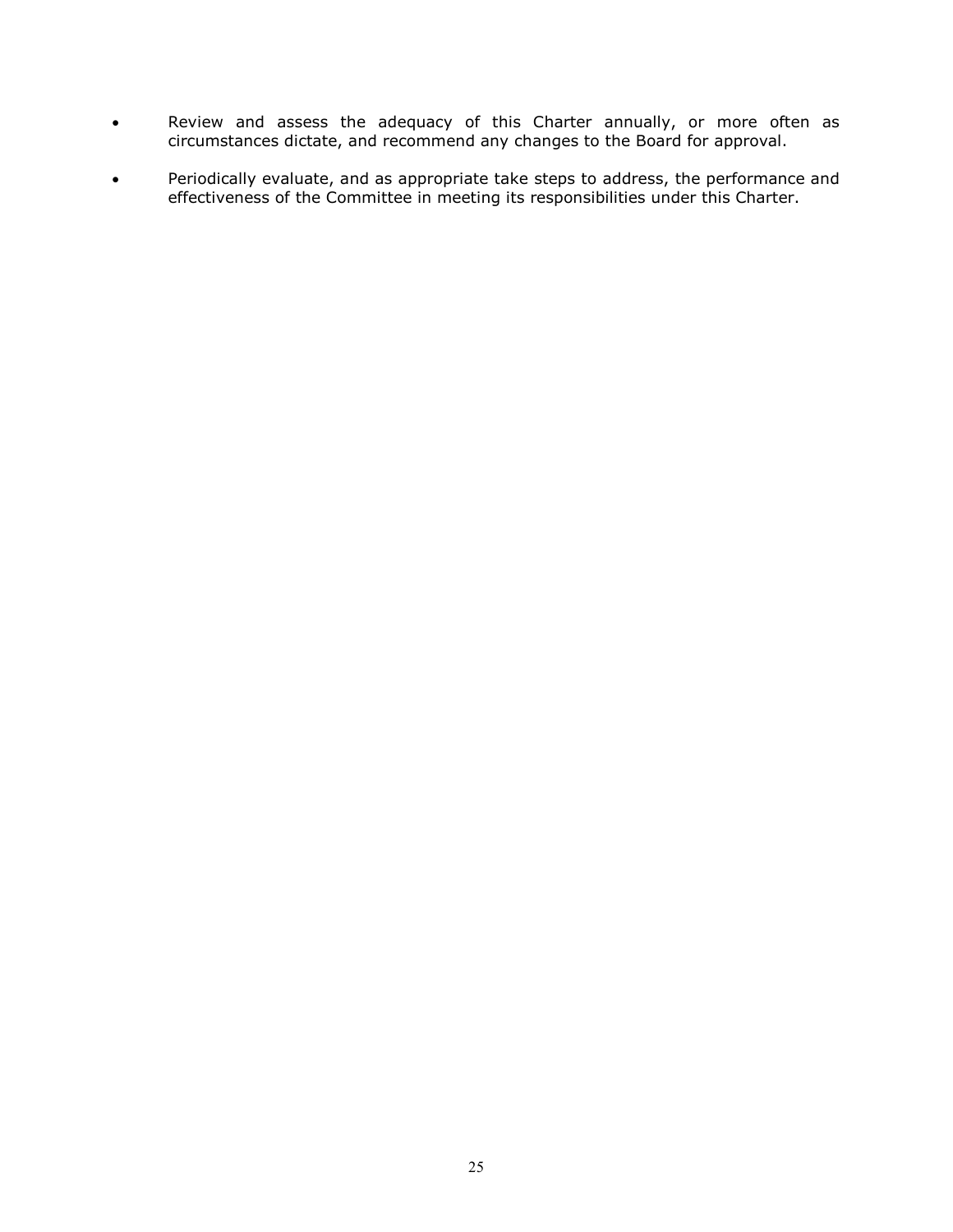# ENVIRONMENTAL, HEALTH AND SAFETY COMMITTEE

# Purpose

The purpose of the Environmental, Health and Safety Committee is to review on behalf of the Board the policies and processes implemented by management, and the resulting impact and assessments of all health, safety, environmental and climate changerelated activities of the Company.

More specifically the Environmental, Health and Safety Committee is to:

- review and approve, and if necessary revise, the environmental, health and safety policies and environmental compliance programs of the Company;
- monitor the Company's environmental, health and safety management systems including internal and external audit results and reporting; and
- provide direction to management on the frequency and focus of external independent environmental, health and safety audits.

# **Composition**

The Committee shall be comprised of not less than three directors, of which one shall be the Chief Executive Officer. Members of the Committee and the chair of the Committee shall be appointed and may be removed, with or without cause, by the Board of Directors. The Board of Directors shall appoint a new member or members in the event that there is a vacancy on the Committee that reduces the number of members below three (3) or in the event that the Boar determines that the number of members on the Committee should be increased.

#### Meetings

The Committee shall meet at least four times per year. Additional meetings may be held as deemed necessary by the Committee Chair or as requested by any member. Environmental, health and safety on-site reviews, when appropriate, will be included in the regular Board tours of Company operations.

Members of the Committee are expected to use all reasonable efforts to attend each meeting. The Committee is authorized to request the presence at any meeting, a representative from the external advisors, senior management, legal counsel or anyone else it considers to be able contribute substantively to the subject of the meeting, including directors, officers and employees of the Company.

Minutes of each meeting shall be prepared under the direction of the Chair of the Committee and circulated to Committee members for review and approval.

#### Committee Authority and Responsibilities

Specific authority and responsibilities of the Committee shall include, but are not limited to, satisfying itself:

 The Company has implemented appropriate environmental, health and safety policies and compliance systems and provide guidance to management with respect to the policies and systems;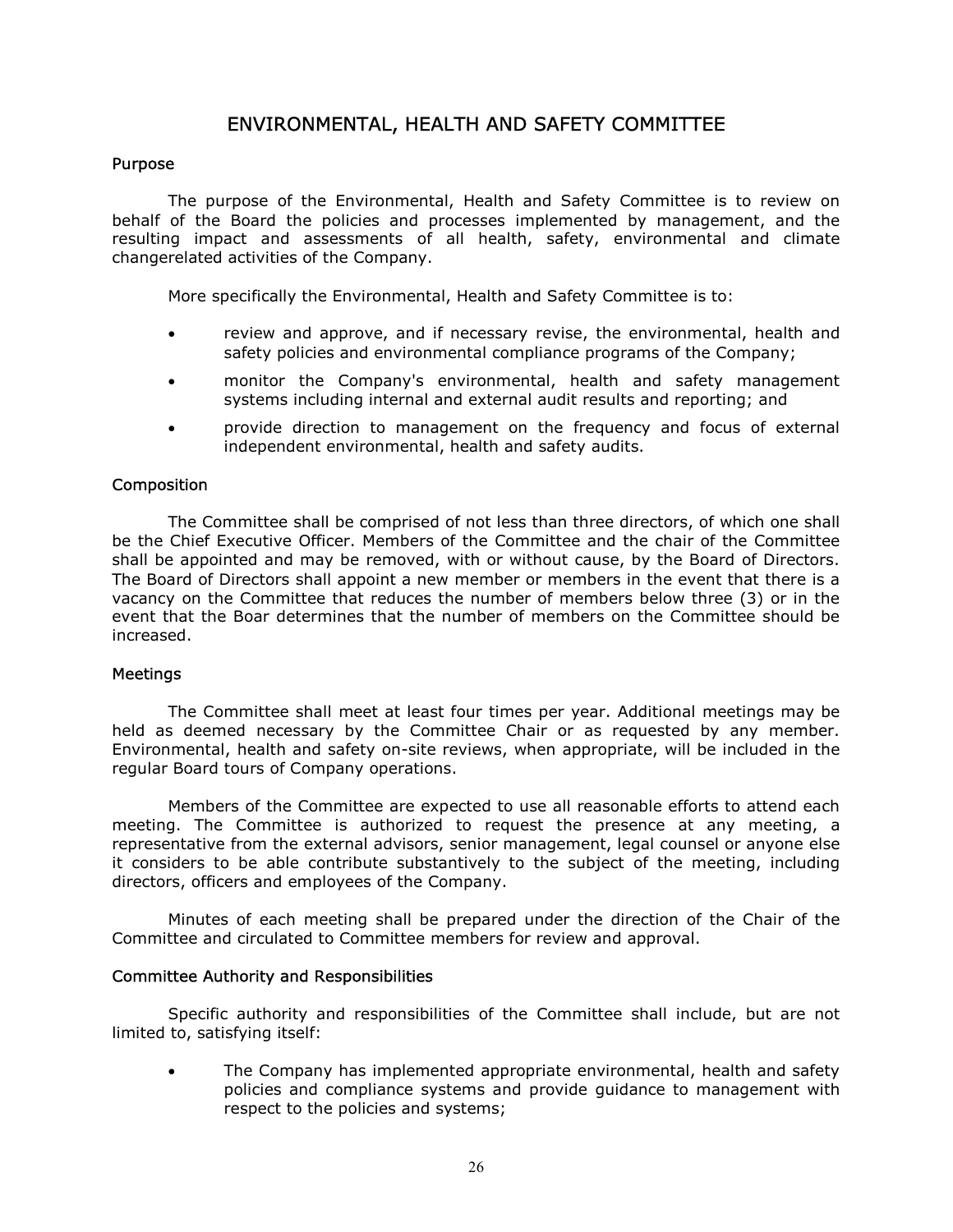- The Company carries out appropriate internal environmental, health and safety audits and, as required, external environmental, health and safety audits;
- The Company has a policy for reporting findings to the Board;
- The Company's environmental, health and safety policies are current and operations are in compliance;
- Management is taking appropriate steps to ensure compliance with regulatory standards;
- The Company's environmental, health and safety management system is meeting the needs of environmental, health and safety stewardship;
- The principle areas of environmental, climate change, health and safety risk and impacts are identified and that sufficient resources are allocated to address these;
- A plan is prepared each year which identifies the environmental, climate change, health and safety areas that the Committee expects to focus on;
- Overall company environmental, climate change, health and safety strategy is reviewed and approved; and
- Regularly report to the Board on the foregoing matters.
- The Committee shall also review periodically and discuss with management the Company's major risks for environmental, climate change, health and safety matters, the steps the Company is taking and its risk management policies therefor and report to the Board thereon.

# Charter and Self Assessment

- Annually review and assess this Charter and recommend any changes to the Board for approval.
- Annually evaluate and take steps to improve the effectiveness of the Committee in meeting its responsibilities under this Charter.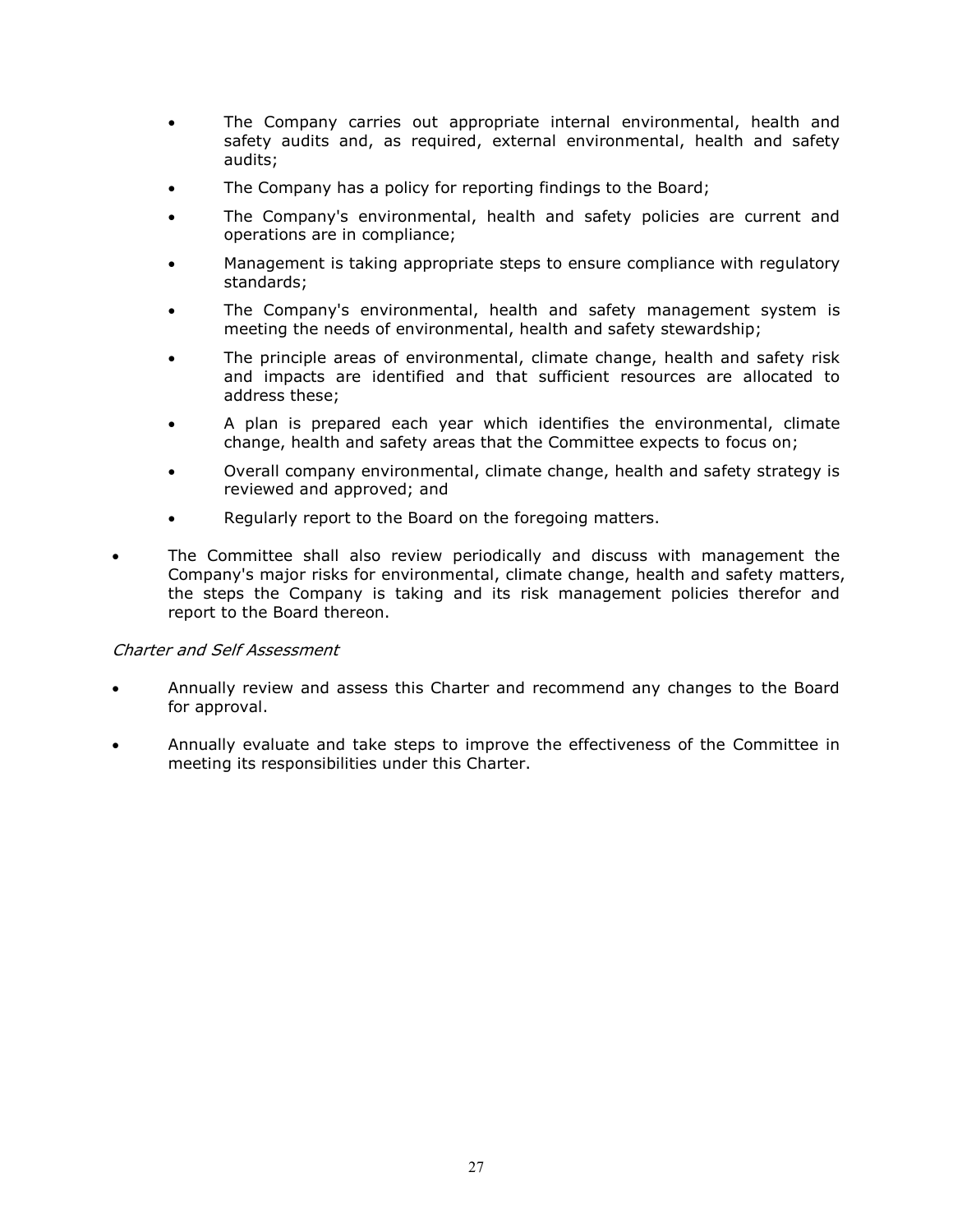# TERMS OF REFERENCE FOR THE EXECUTIVE CHAIRMAN OF THE BOARD

# Purpose

The Executive Chairman of the Board is responsible for developing the overall corporate strategy, providing leadership and building consensus in conjunction with the chief executive officer of the Company ("CEO"), in the development of the Company's overall strategic plan, capital markets activities and corporate development initiatives within the context of the corporate strategy. The Executive Chairman will primarily act as a key driver of the development of the strategy and the CEO will be primarily responsible for the execution of the strategy.

Additionally, the Executive Chairman has the following duties and responsibilities:

# Strategic Matters

- to work with the CEO to build a strong senior management group to ensure that the objectives, policies and procedures of the Company, as agreed to by the Board, are fully, promptly and properly carried out;
- to ensure that the Company's management strategies and business plans are founded on the creation of shareholder value;
- to work with the CEO to develop management strategies and business plans, provide guidance to, and act as a 'sounding board' for, the CEO with respect to the implementation of such strategies and plans and in cooperation with the CEO, ensure that such strategies and plans are appropriately represented to the Board;
- to work with the CEO and other senior management of the Company to oversee and monitor the progress of the implementation of the Company's management strategies and business plans;
- to work with the Board to ensure that appropriate objectives and goals are established for the CEO and senior management and monitor and evaluate the performance of the CEO and senior management against these objectives; and
- to hold the CEO to account for executive actions and performance and ensure the Board is kept informed as required.

# Relations with Shareholders, Stakeholders and the Public

- to chair, when present, all meetings of the shareholders;
- to be a spokesman for the Company with respect to shareholders, investors, analysts, public, government and industry regarding the Company's assets, operations, strategic goals and initiatives;
- to ensure that the views of major shareholders are communicated to the Board and that the Board develops an understanding of those views;
- to work with the CEO to develop and implement effective communication strategies with shareholders, investors, analysts, public, government and industry regarding the Company's assets, operations, strategic goals and initiatives; and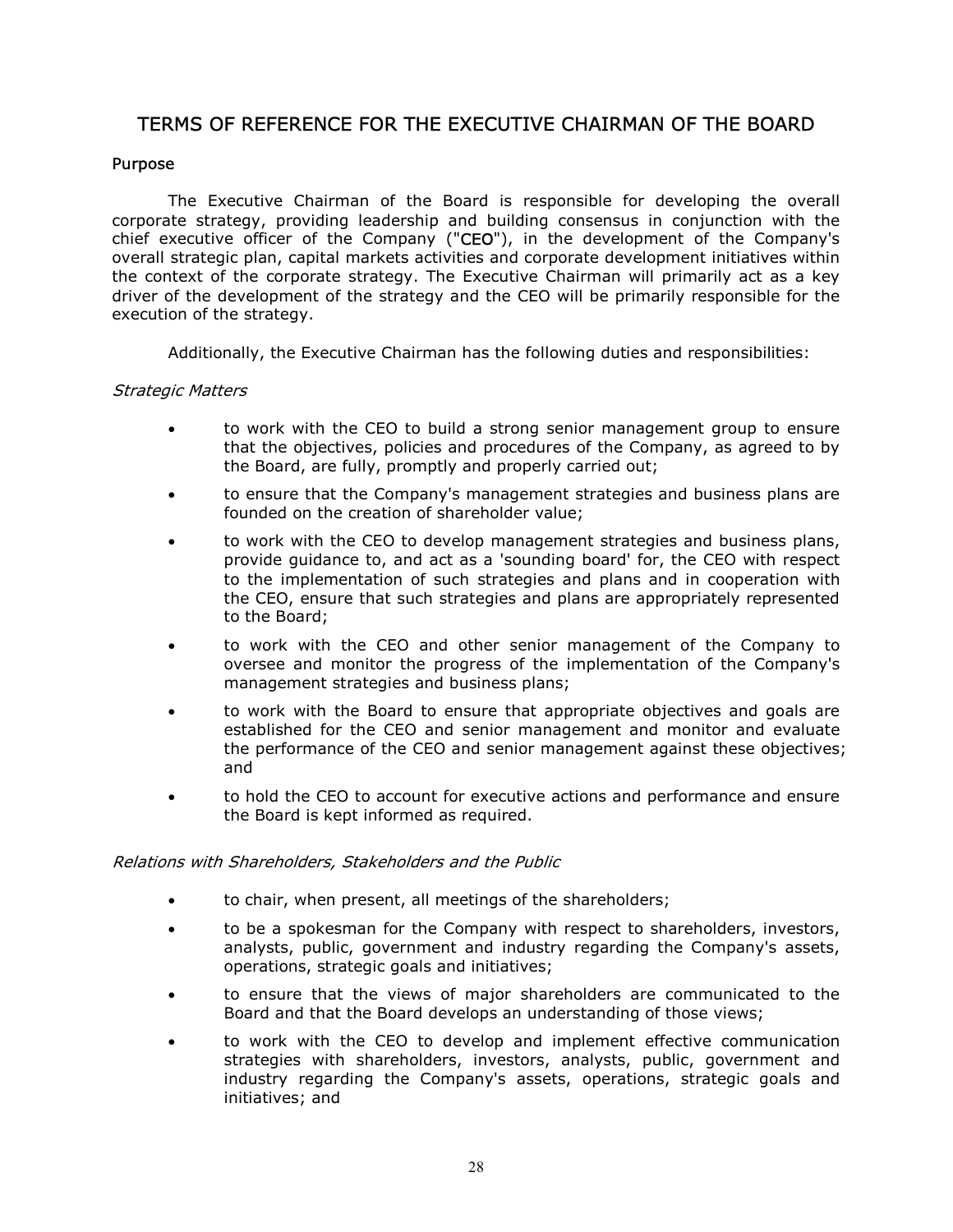to assist the CEO and other senior management, if requested by the CEO or the Board, in representing the Company in its dealings with all other interested parties.

# Managing the Board

- to chair, when present, all meetings of the Board except as otherwise provided herein;
- to be the senior spokesman for the Board in conjunction with the Lead Director and maintain its relations with senior management and to communicate with the CEO information and feedback by the Board;
- to assist the Board in the discharge of its duties and responsibilities relating to the review and approval of the following:
	- corporate goals and policies of the Board;
	- **strategies and business plans developed by management;**
	- management, capital and operating plans, financial statements and management reports;
	- the declaration and payment of distributions/dividends;
	- mergers, acquisitions, new projects, diversifications and expansions;
	- the allocation of resources;
	- equity and debt financing; and
	- the assessment of the performance of senior officers of the Company;
- to keep himself or herself informed about the business and affairs and short and long range plans of the Company and the industrial, political and financial trends and activities in the United States, Germany, Canada and elsewhere which affect the Company;
- to direct the administrative functions which are necessary for the due and efficient performance and discharge by the Board of its duties and responsibilities;
- to review all information and material prepared by management for submission to the Board and to supervise the procedure whereby it is distributed in time for due consideration;
- to circulate to all directors, subject to reasonable safeguards, the minutes and proceedings of the Board;
- to work in close cooperation with the senior management of the Company and the Lead Director so that the policies, goals, decisions and directives of the Board are fully understood and implemented by the Company;
- to ensure senior management succession and development plans are presented to the Board annually;
- to foster a harmonious and constructive relationship between management and the Board;
- to communicate with the Board to keep it up-to-date on all major developments;
- to develop, with input from the Lead Director, Board agendas and timetables for future meetings;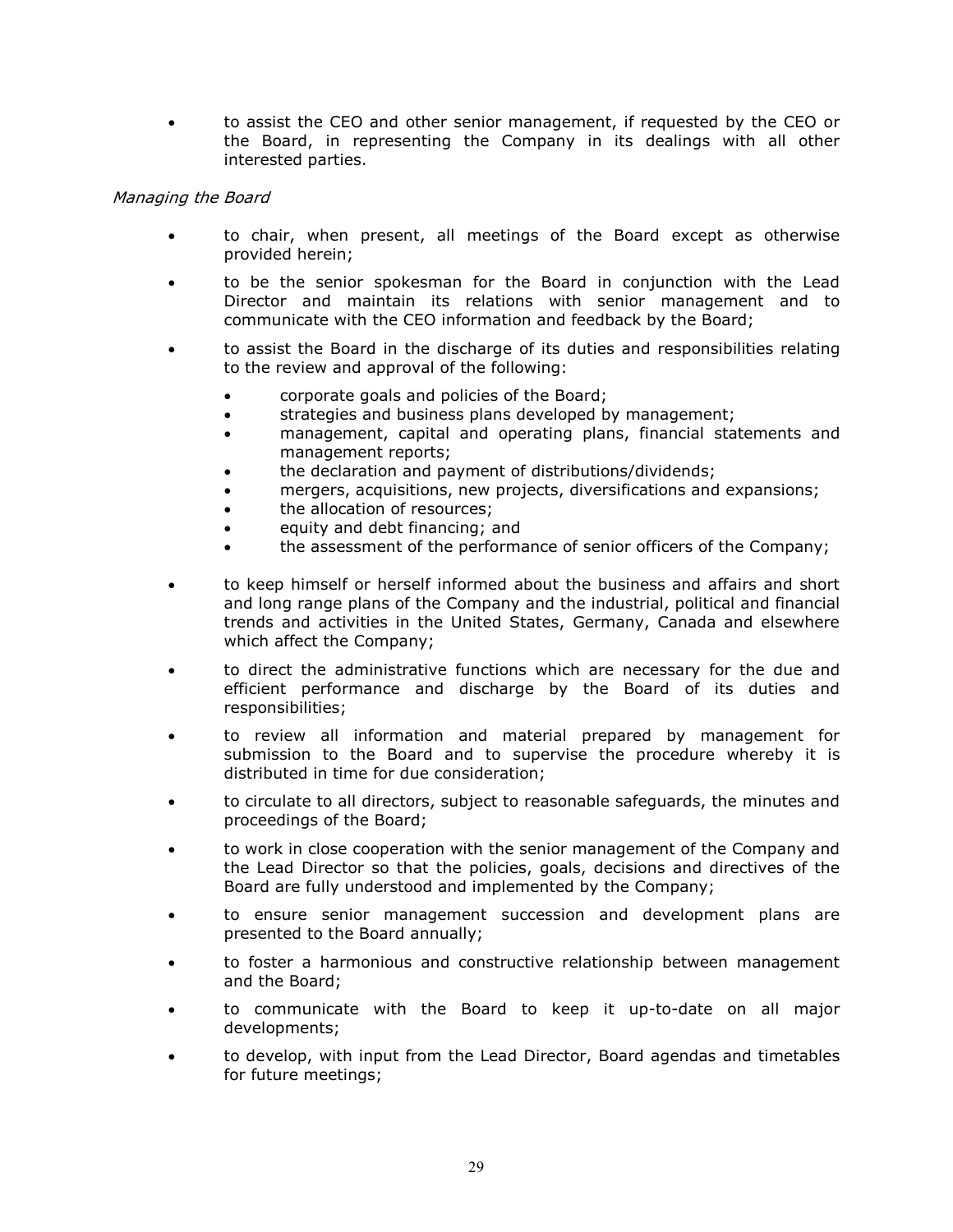- to ensure, in conjunction with the Lead Director, that the Committees are working effectively; and
- to assume such other duties and responsibilities as may be assigned to him or her from time to time by the Board.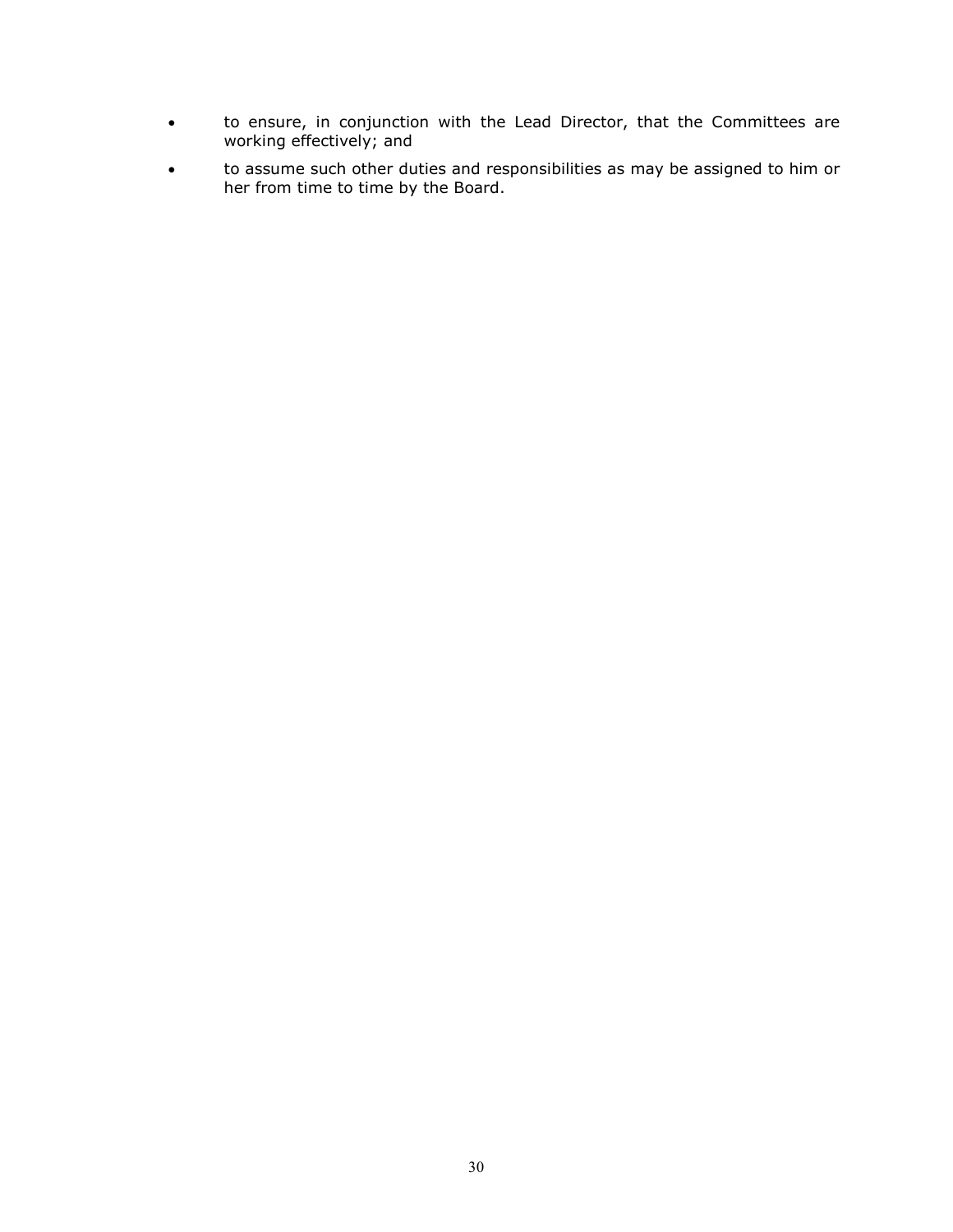# TERMS OF REFERENCE FOR THE LEAD DIRECTOR

The Lead Director's role is to provide leadership to the non-management directors of the Board, ensure that the Board can operate independently of management, that directors have an independent leadership contact, assist in enhancing the Board's effectiveness and managing the Board and to liaise with management, the Board and other stakeholders as required. In addition, the Lead Director shall also be the Deputy Chairman of the Board. The responsibilities of the Lead Director include:

# Enhancing Board Effectiveness

- Ensuring the Board has adequate resources, especially by way of full, timely and relevant information to support its decision-making requirements;
- Establishing, in consultation with the Chairman and Chief Executive Officer and any governance or other committee designated by the Board, procedures to govern the Board's work, ensuring that the Board is appropriately approving strategy and supervising management's progress against that strategy;
- Providing input and help to develop with the Chairman, Board agendas and timetables for Board meetings and committee meetings;
- Ensuring, in conjunction with the Chairman, that the committees are working effectively; and
- In conjunction with the Governance and Nominating Committee, annually reviewing the Board's and the committees' effectiveness;
- Leading and assisting the Board in the discharge of its duties and responsibilities relating to the review and approval of the following:
	- corporate goals and policies of the Board;
	- qovernance matters;
	- strategies and business plan presented by the Chief Executive Officer and senior management of the Company; and
	- the allocation of resources.

# Managing the Board

- Ensuring that independent Directors have adequate opportunities to meet to discuss issues without management present;
- Chairing meetings of the Board when the Chairman is not in attendance, including executive sessions of the independent directors and meetings of the Board relating to governance and executive management compensation matters;
- Consulting with the Chairman and Chief Executive Officer and the Board on the effectiveness of Board committees;
- Serving as a liaison between the Chairman and the independent directors;
- Ensuring delegated committee functions are carried out and reported to the Board;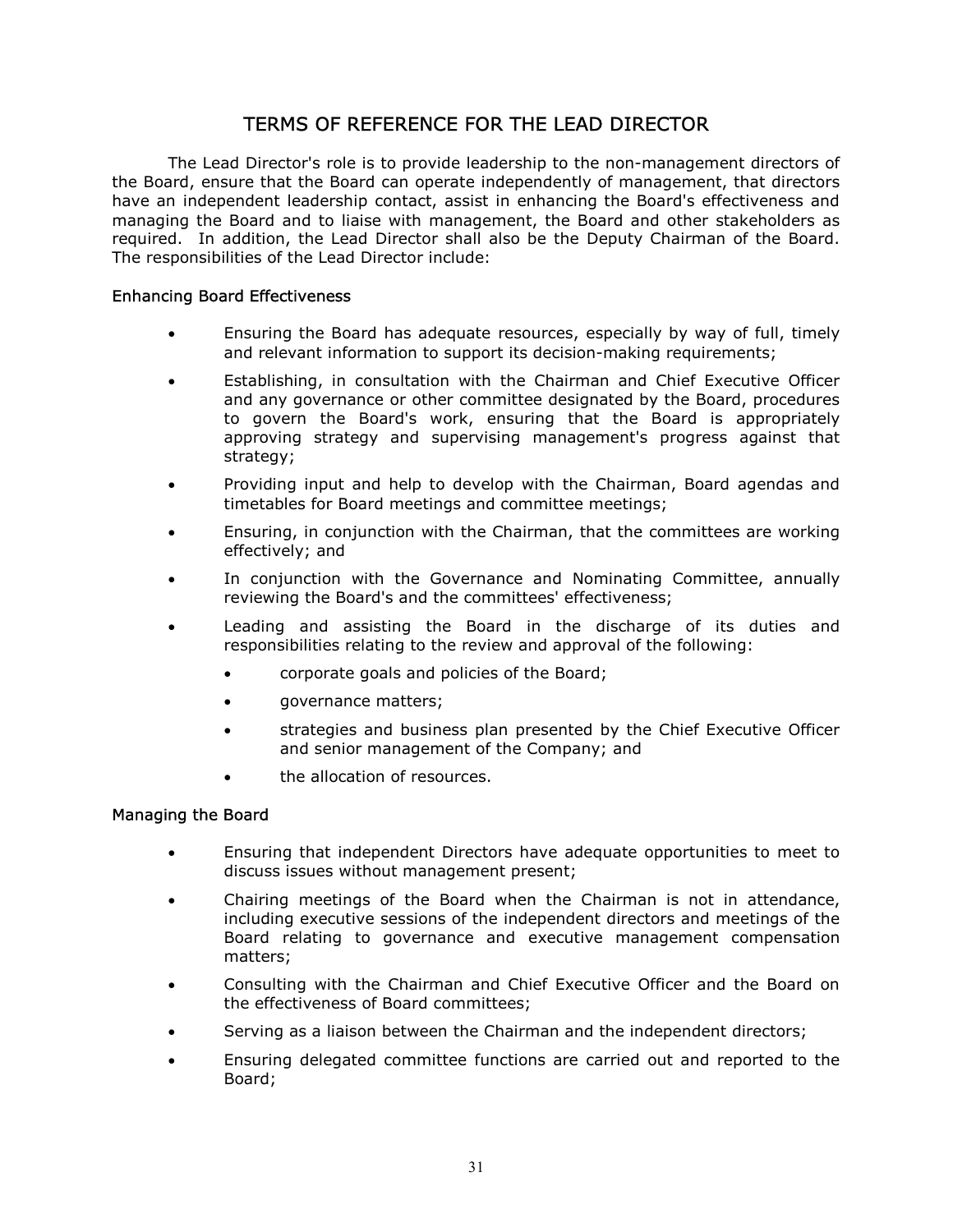- Being the senior spokesman for the Board on governance matters and executive management compensation matters; and
- Ensuring that the Board is alert to its obligations to the Company, shareholders, management and other stakeholders;
- Ensuring the coordination of the agenda, information package and related events for Board meetings in conjunction with the Chairman and Chief Executive Officer;
- Ensuring that the Board receives adequate and regular updates from the Chief Executive Officer on all issues important to the welfare and future of the Company;
- In collaboration with the Chief Executive Officer, ensuring data requested by the directors or the committees of the Board is provided and meets their needs;
- Communicating with all directors and committee chairs to coordinate input from directors and optimize the effectiveness of the Board and its committees.

# Liaising Between Board and Management

- Ensuring that the Chief Executive Officer is aware of the concerns of the Board, shareholders, other stakeholders and the public;
- Communicating to management, as appropriate, the results of private discussions among the outside Directors and acting as a liaison between the Board and the Chief Executive Officer;
- Working in close cooperation with senior management of the Company and the Chairman so that the policies, goals, decisions and directives of the Board are fully understood and implemented by the Company; and
- Ensuring senior management succession and development plans are presented to the Board annually.
- Acting as the principal sounding board and confidante of the Chief Executive Officer including helping to review strategies, define issues, maintain accountability and build relationships;
- At the request of the Chief Executive Officer, providing advice to him or her on major policy issues; and
- At the request of the Chief Executive Officer, assisting in representing the Company in a general industry and community context.

#### Liaising with Shareholders

- If requested by major shareholders or the Board, ensuring that he or she is available for consultation and direct communication with major shareholders;
- Being available for communication and questions with shareholders at all shareholder meetings; and
- In conjunction with the Chief Executive Officer, ensuring the Company's management and, where applicable, the Board are appropriately represented at official functions and meeting with major shareholder and other stakeholder groups.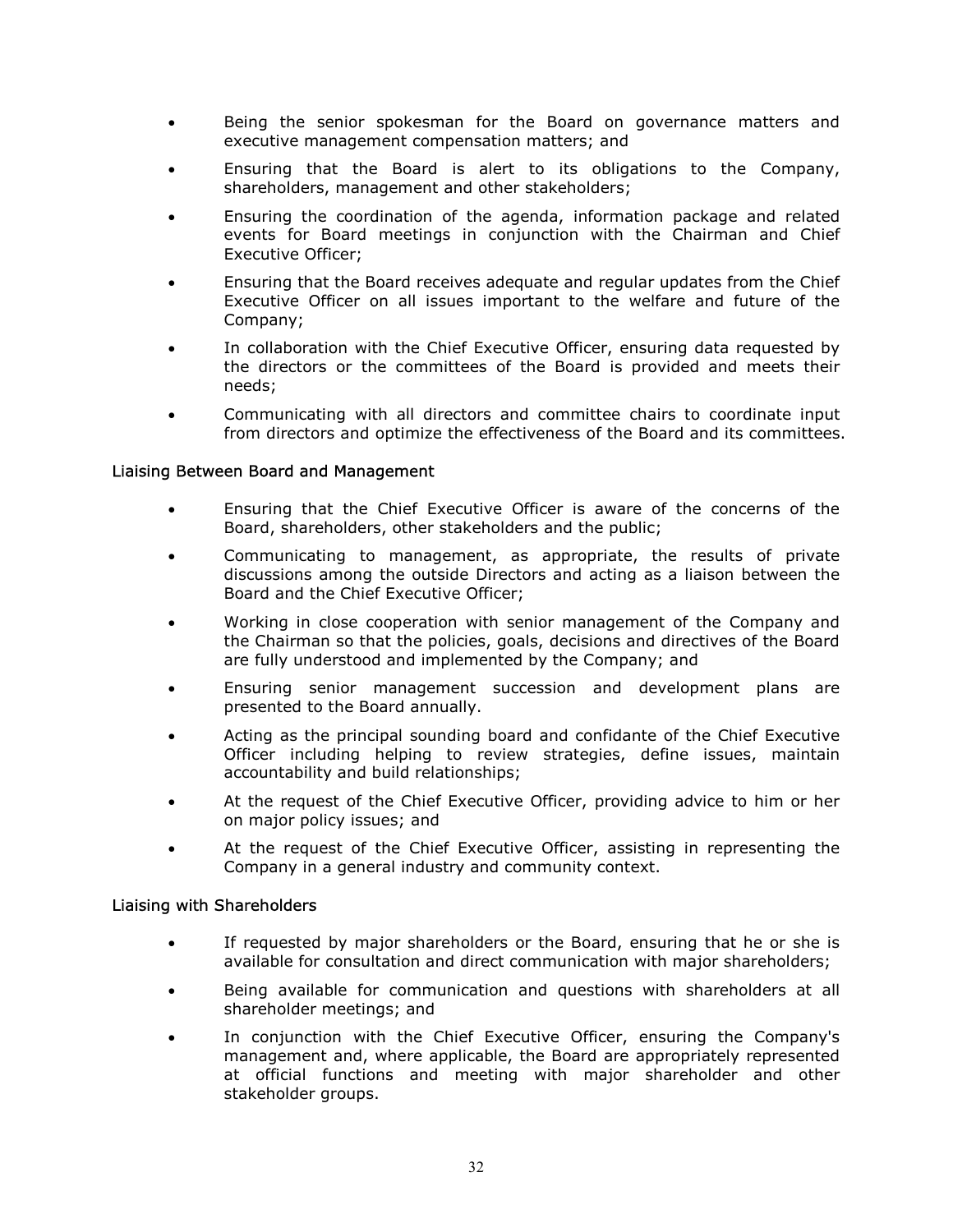# **Other**

- Keeping himself or herself informed about the business and affairs and short and long range plans of the Company and the industrial, political and financial trends which affect the Company;
- Carrying out such other duties as may be requested by the Board;
- The Lead Director shall be authorized to retain such counsel as he may require from time to time to assist him with his duties and responsibilities hereunder, the cost of which shall be borne by the Company.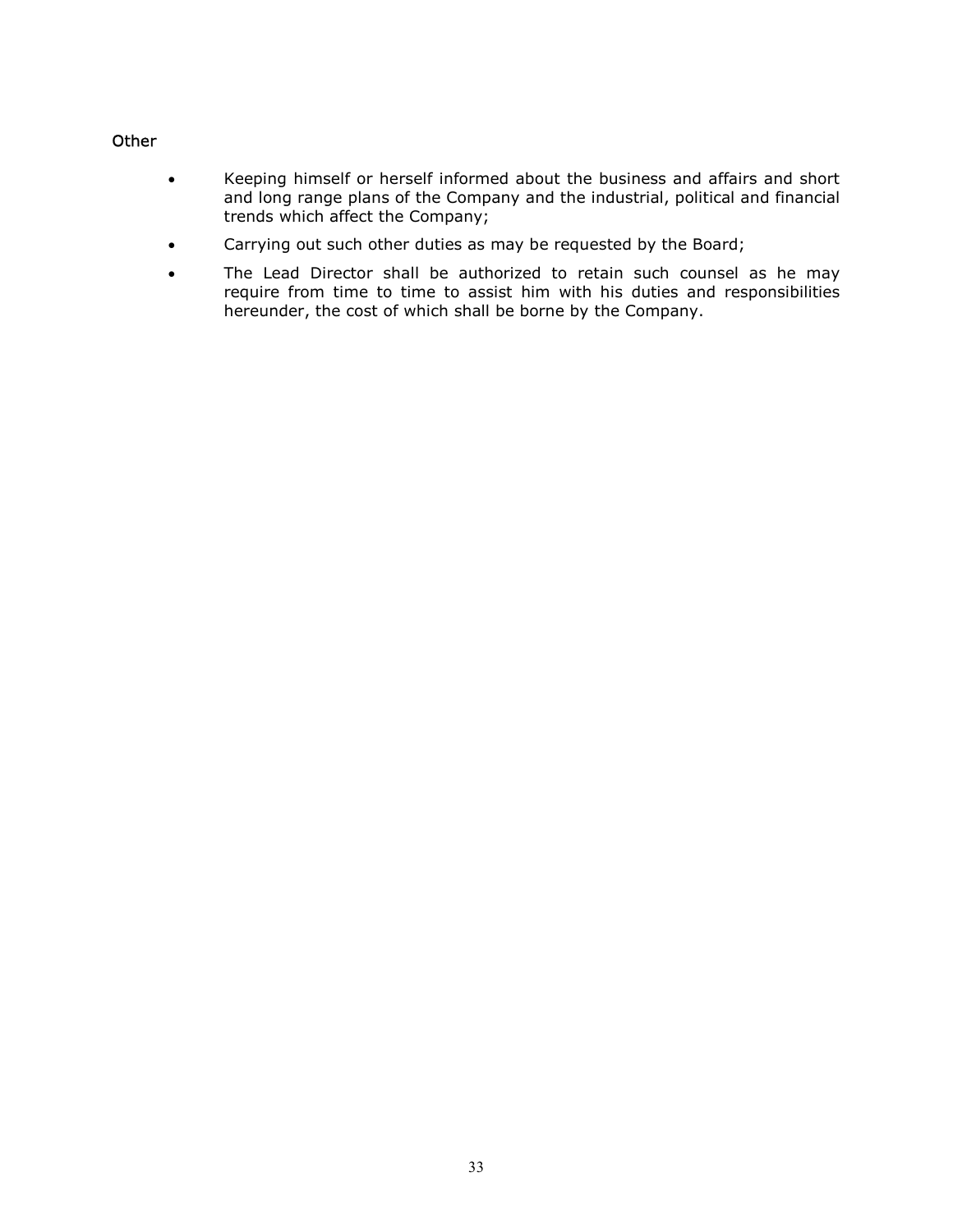# TERMS OF REFERENCE FOR THE CHIEF EXECUTIVE OFFICER

Subject to the overall control, direction and policies of the Board, the chief executive officer ("CEO") is responsible for the general supervision, management, organization, administration and operation of the Company and its subsidiaries in the ordinary course of business, and, subject to anything to the contrary herein, has all powers necessary to carry out his or her responsibilities. The CEO will work cooperatively with the Executive Chairman to develop and implement the strategic goals of the Company. The Executive Chairman will primarily act as a key driver of the development of the strategy and the CEO will be primarily responsible for the execution of the strategy.

Specifically, the CEO shall have the following duties, powers and authorities:

- to make changes in the management organization of the Company as he or she shall consider appropriate and as shall be consistent with the policies established from time to time by the Board;
- to prescribe the duties and responsibilities of all officers and employees of the Company, other than the Executive Chairman and the Lead Director;
- to employ and discharge employees of the Company other than those whose appointments are made or confirmed by the Board;
- to recommend to the Board the employment or dismissal or change in office of any officer of the Company whose appointments are made or confirmed by the Board;
- to suspend from duty an officer of the Company other than the Executive Chairman and to report to the Board on any such suspension;
- to delegate to the vice-presidents and department heads such power and authority to carry out their duties as he or she considers necessary or desirable;
- to submit to the Board:
	- annual capital and operating plans of the Company;
	- longer term capital and operating plans of the Company;
	- proposals for commitments, capital expenditures, mergers and acquisitions, disposition of assets and financing in excess of the limits of his or her authority;
	- information involving major policy in respect of labor relations, major changes in pricing policies for the Company's products and the openings or closing of any major facility; and
	- such other information and materials as the Board may require from time to time;
	- to assist and work with the Executive Chairman to develop management strategies and business plans and ensure that such strategies and plans are appropriately represented to the Board;
	- to assist and work with the Executive Chairman and other senior management of the Company to oversee and monitor the progress of the implementation of the Company's management strategies and business plans;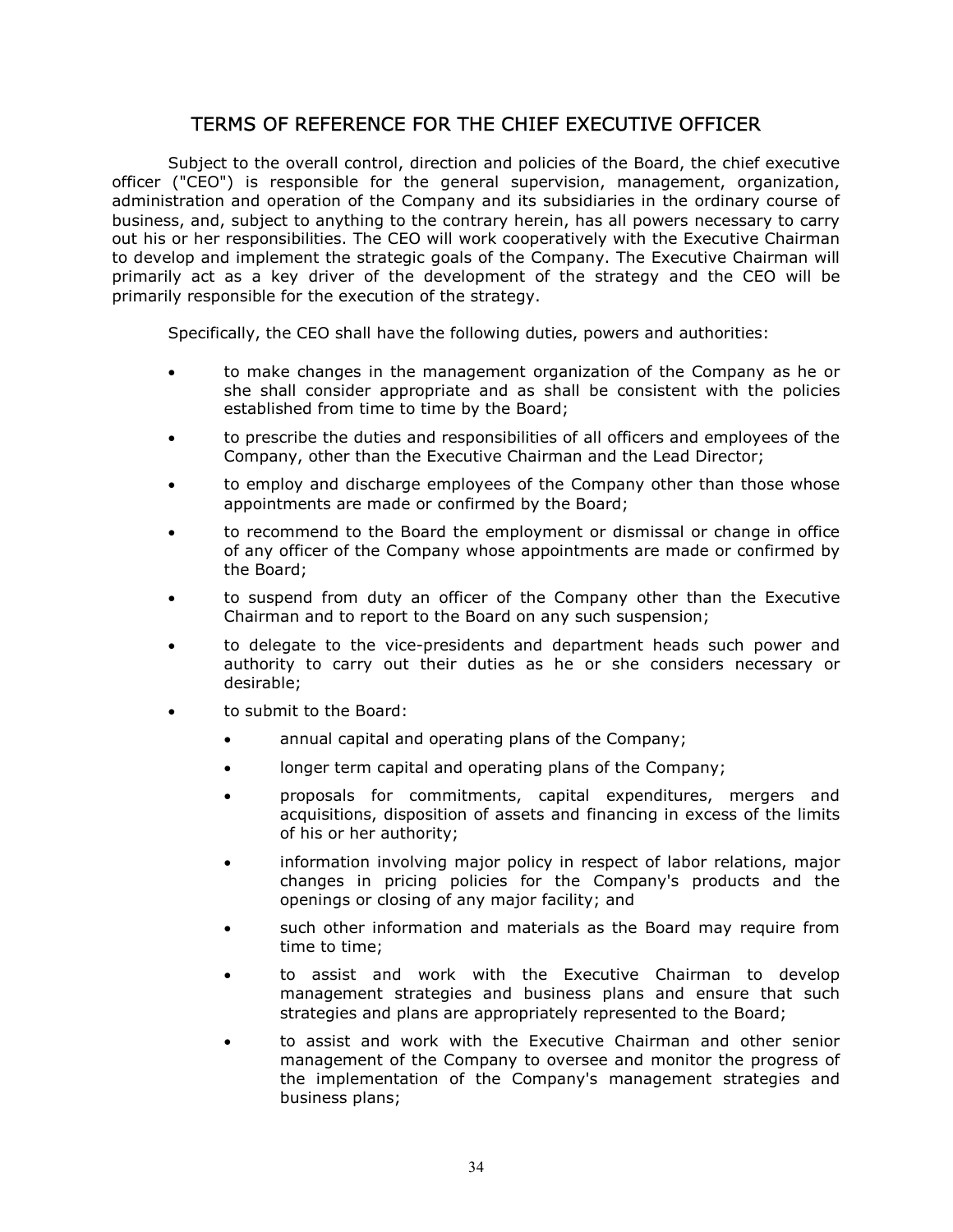- to provide the Executive Chairman, the Lead Director and the Board with such information respecting the Company and its business and affairs as they may require for the due performance of their duties and functions;
- to plan and provide for management development and succession within the Company and to report at least annually thereon to the Board;
- to play an active role in marketing and obtaining new shareholders and maintaining and managing relations with current shareholders;
- to act as a spokesman for the Company and work cooperatively with the Executive Chairman to maintain the Company's relations with the security holders, investment analysts, public, government and industry and arrange for the Company to be appropriately represented in its relations with other companies and individuals with which it is associated in joint ventures or by way of investment;
- to ensure the Company is operating in the parameters of the law and appropriate ethical and moral standards;
- to ensure that the principal risks of the Company have been identified and systems have been put in place to manage these risks and to report to the Executive Chairman and the Board regarding the same;
- to ensure the suitability and integrity of the Company's internal control systems; and
- to establish, in consultation with the Executive Chairman, the Board and/or appropriate Board committees, such policies and practice statements as may be necessary or desirable to facilitate the Company's business.

These powers and authorities are subject to:

- any requirement of law or the by-laws of the Company that any action must be taken by the Board of directors or by the security holders: and
- any specific limitation by the Board.
- the limitations in the following schedule:

| <b>Authority</b>                          | Amount       |
|-------------------------------------------|--------------|
| <b>Capital Expenditures and Leases:</b>   |              |
| In an approved plan                       | Full         |
| Not planned                               | \$10,000,000 |
| Special Maintenance                       | \$10,000,000 |
| Property Purchases and Leases             | \$10,000,000 |
| Acquisitions and Dispositions             | \$10,000,000 |
| <b>Hedging and Derivatives:</b>           |              |
| In an approved plan                       | Full         |
| Not planned                               | \$7,500,000  |
| Operating Contracts and Supply Agreements | Full         |
| <b>Product Sales Agreements</b>           | Full         |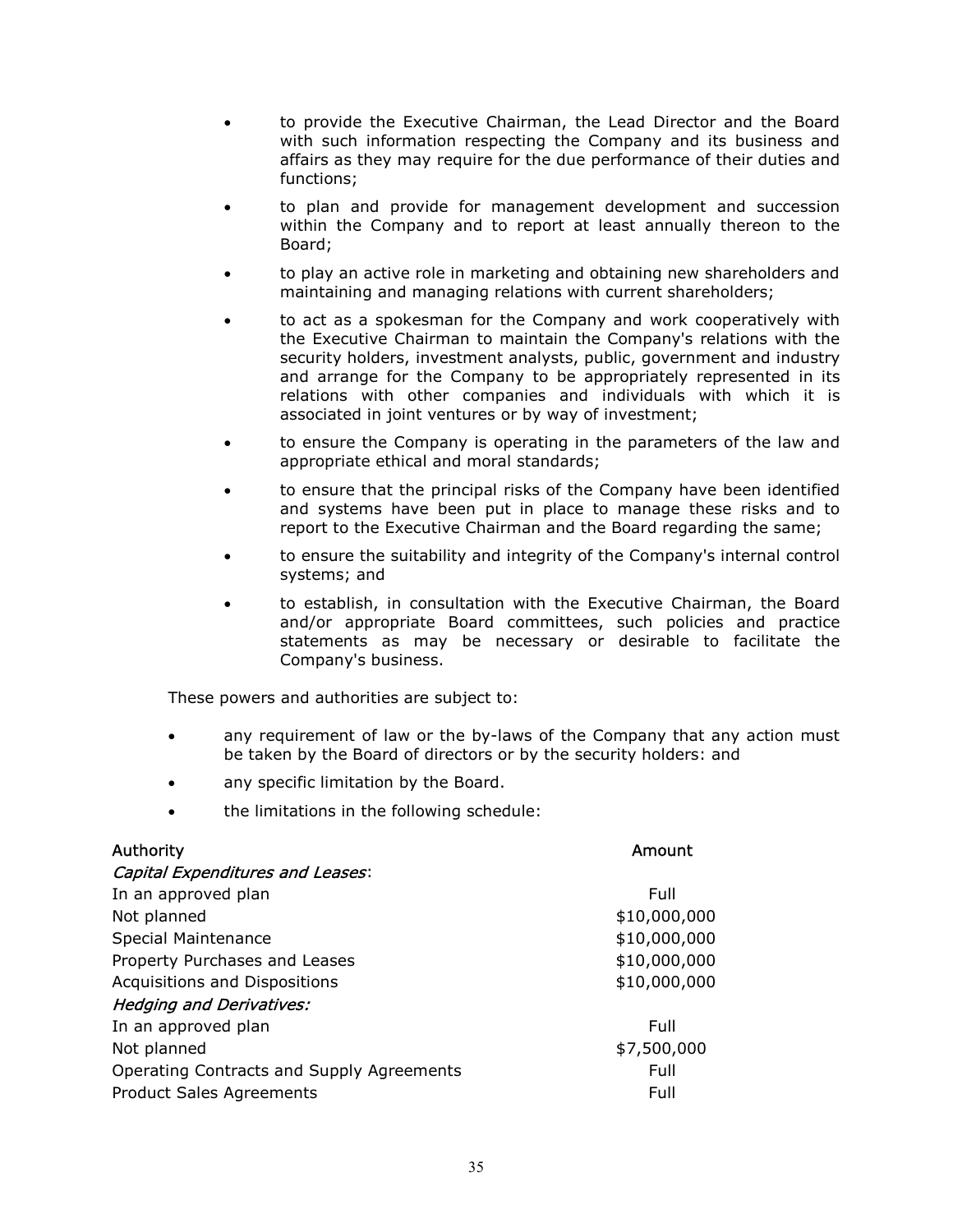### Consulting Services **Full**

The CEO is authorized to delegate such of his powers and authorities as he sees fit, together with power to authorize sub-delegation.

The CEO shall devote his full time, effort and energies to the business and affairs of the Company and shall not without the prior approval of the Board act as a director of, or consultant or advisor to, any other firm or corporation (other than existing non-executive directorships at the date hereof and personal and familial investment and holding companies or firms), unless the same is affiliated or associated with the Company or unless the Company has a substantial interest therein.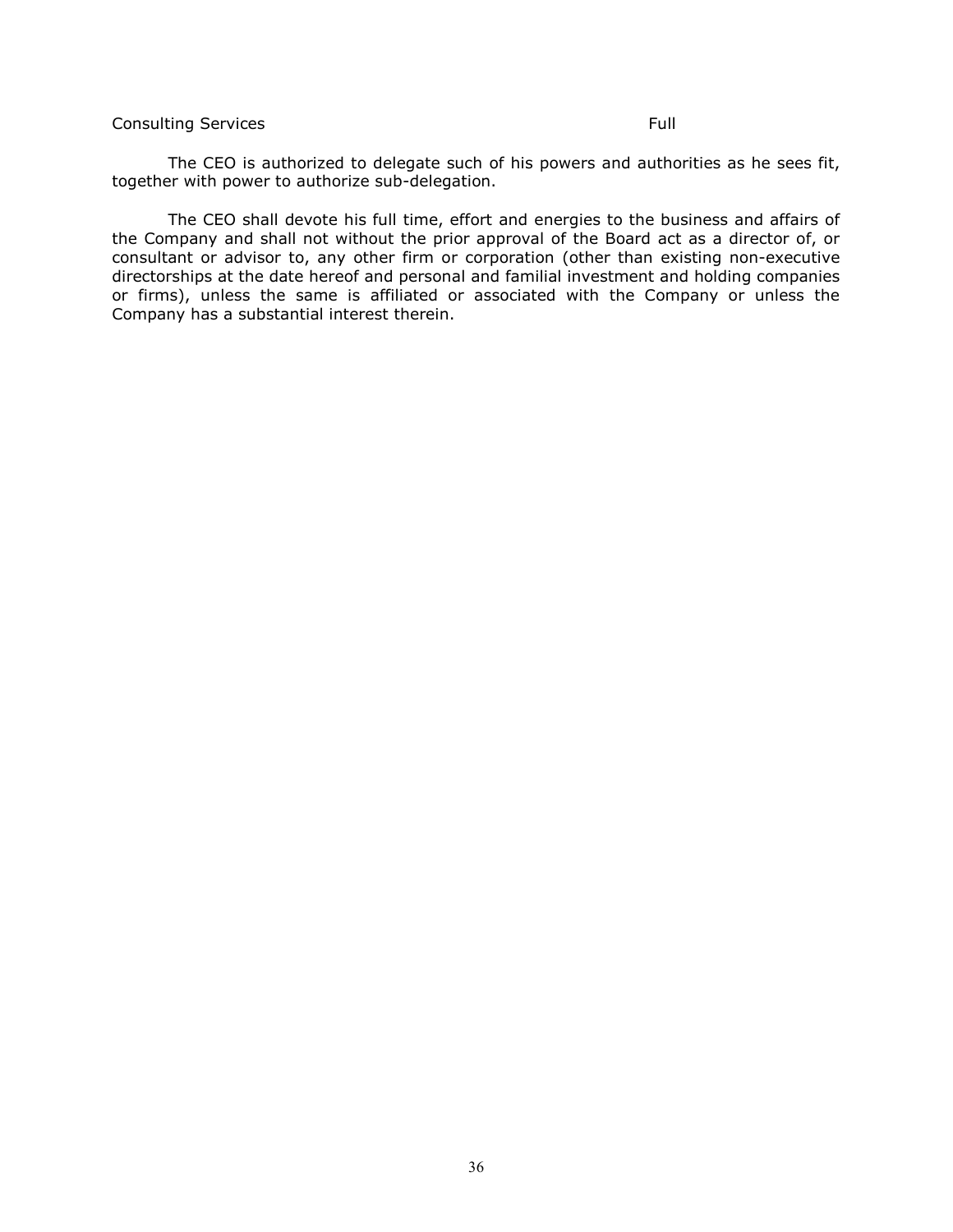# APPENDIX "A" List of Directors and Officers

(As of May 28, 2021)

#### Mercer International Inc.

William D. McCartney R. Keith Purchase Director James Shepherd **Director** Alan C. Wallace Director Linda J. Welty **Director** Rainer Rettig Alice Laberge Janine North **Director** 

# Zellstoff Stendal GmbH

André Listemann Managing Director

# ZPR GmbH

# Zellstoff Celgar Limited<br>Bill MacPherson

Mercer Timber Products GmbH

Mercer Peace River Pulp Shawn Elliott **Mill Manager** Mill Manager

Jimmy S.H. Lee **Executive Chairman of the Board** David M. Gandossi Chief Executive Officer, President and Director<br>Lead Director Director Director

David K. Ure Senior Vice President Finance, Chief Financial Officer and Secretary Adolf Koppensteiner Chief Operating Officer Leonhard Nossol Group Controller for Europe Eric X. Heine Vice President Sales, Marketing and Logistics for North America and Asia Wolfram Ridder Vice President of Business Development Brian Merwin Vice President of Corporate Development Richard Short **Vice President, Controller** Bill Adams Vice President, Sustainability & Innovation Christoph Grewe-Franze Chief Information Officer Genevieve Stannus and Genevieve Stannus and Vice President, Treasurer Joerg Goetsch Director of Strategic Initiatives, Western Canada

Leonard Nossol **Managing Director** Christian Sörgel Managing Director

Managing Director

Carsten Merforth **Managing Director**